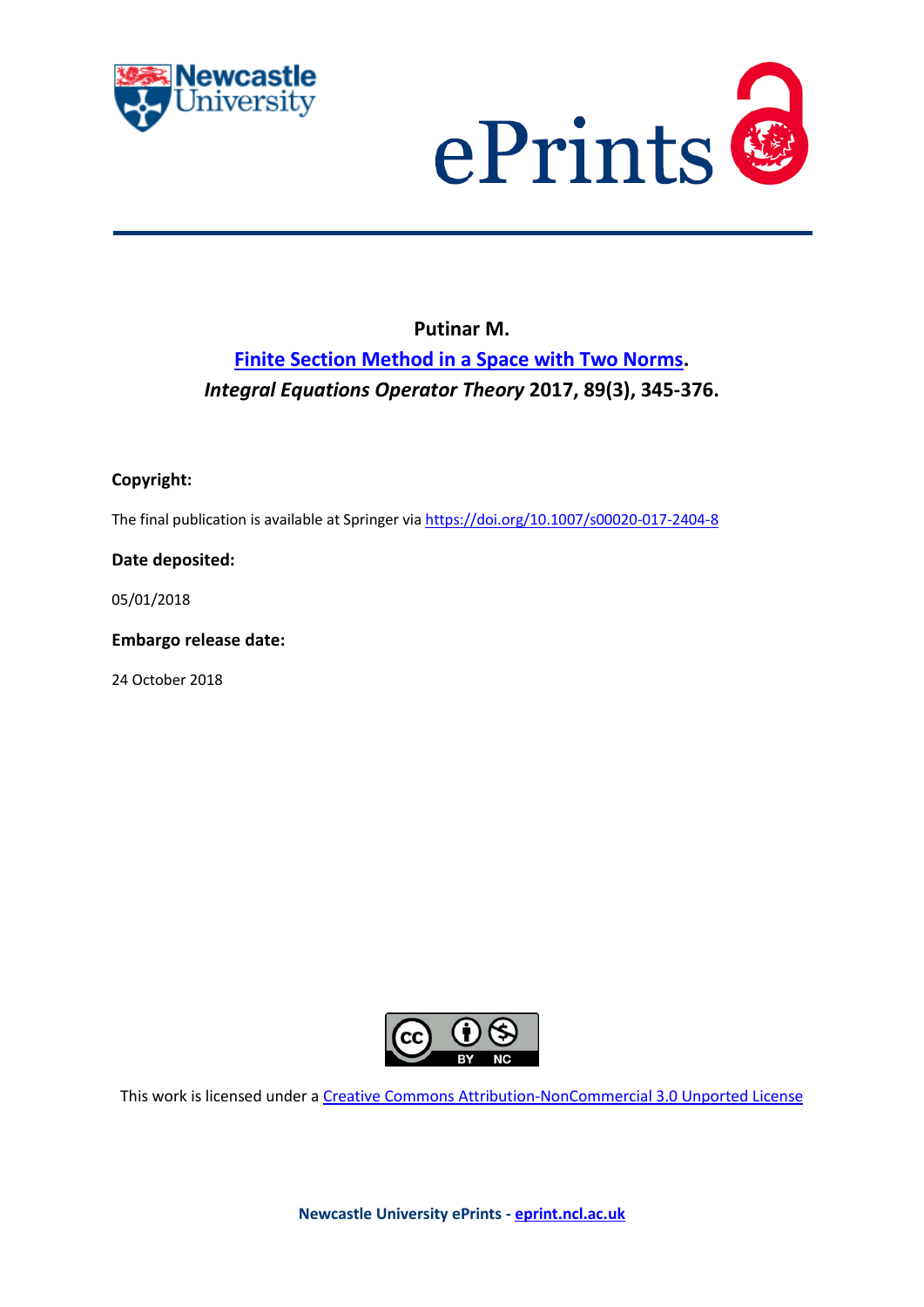### FINITE SECTION METHOD IN A SPACE WITH TWO NORMS

MIHAI PUTINAR<sup>∗</sup>

Don Sarason, in memoriam

ABSTRACT. We compare the finite central truncations of a given matrix with respect to two non-equivalent Hilbert space norms. While the limit sets of the finite sections spectra are merely located via numerical range bounds, the weak ∗-limits of the counting measures of these spectra are proven in general to be gravi-equivalent with respect to the logarithmic potential in the complex plane. Classical methods of factorization of Volterra type or Wiener-Hopf type operators lead to a series of effective criteria of asymptotic equivalence, or uniform boundedness of the two sequences of truncations. Examples from function theory, integral equations and potential theory complement the theoretical results.

#### 1. INTRODUCTION

Weaker norm estimates often simplify the analysis of concrete operators, helping to locate spectra, obtain resolvent estimates, prove stability and so on. It is known for instance that the double layer potential, also known as the Poincaré-Neumann operator, has real spectrum on Lebesgue  $L^2$ -space of the respective boundary, but the explanation is far from obvious: this linear transform is selfadjoint only with respect to a weaker topology Hilbert space (a Sobolev space of negative fractional order). Moreover, the spectrum of the Neumann-Poincar´e operator is highly sensitive on the choice of the underlying normed space, see for instance [\[1,](#page-30-0) [13\]](#page-31-0). It is therefore natural to ask how the finite rank truncations of a given operator behave when modifying the inner space structure. Such an inquiry was started in the note [\[13\]](#page-31-0), but soon it become clear that a general framework is lurking in the background.

The aim of the present article is to collect a series of general observations related to the comparison of finite central truncations of a prescribed infinite matrix,

<sup>∗</sup> Department of Mathematics, University of California at Santa Barbara, Santa Barbara, CA 93106, USA and School of Mathematics and Statistics, Newcastle University, Newcastle upon Tyne, NE1 7RU, UK; email: mputinar@math.ucsb.edu, mihai.putinar@ncl.ac.uk

Date: April 13, 2017.

<sup>2010</sup> Mathematics Subject Classification. (primary) 15A60 (secondary) 31A10, 47A10, 47A12, 65E05.

Key words and phrases. weak topology, counting measure, Galerkin method, Krylov subspace, LDU decomposition, Bari basis, nest algebra.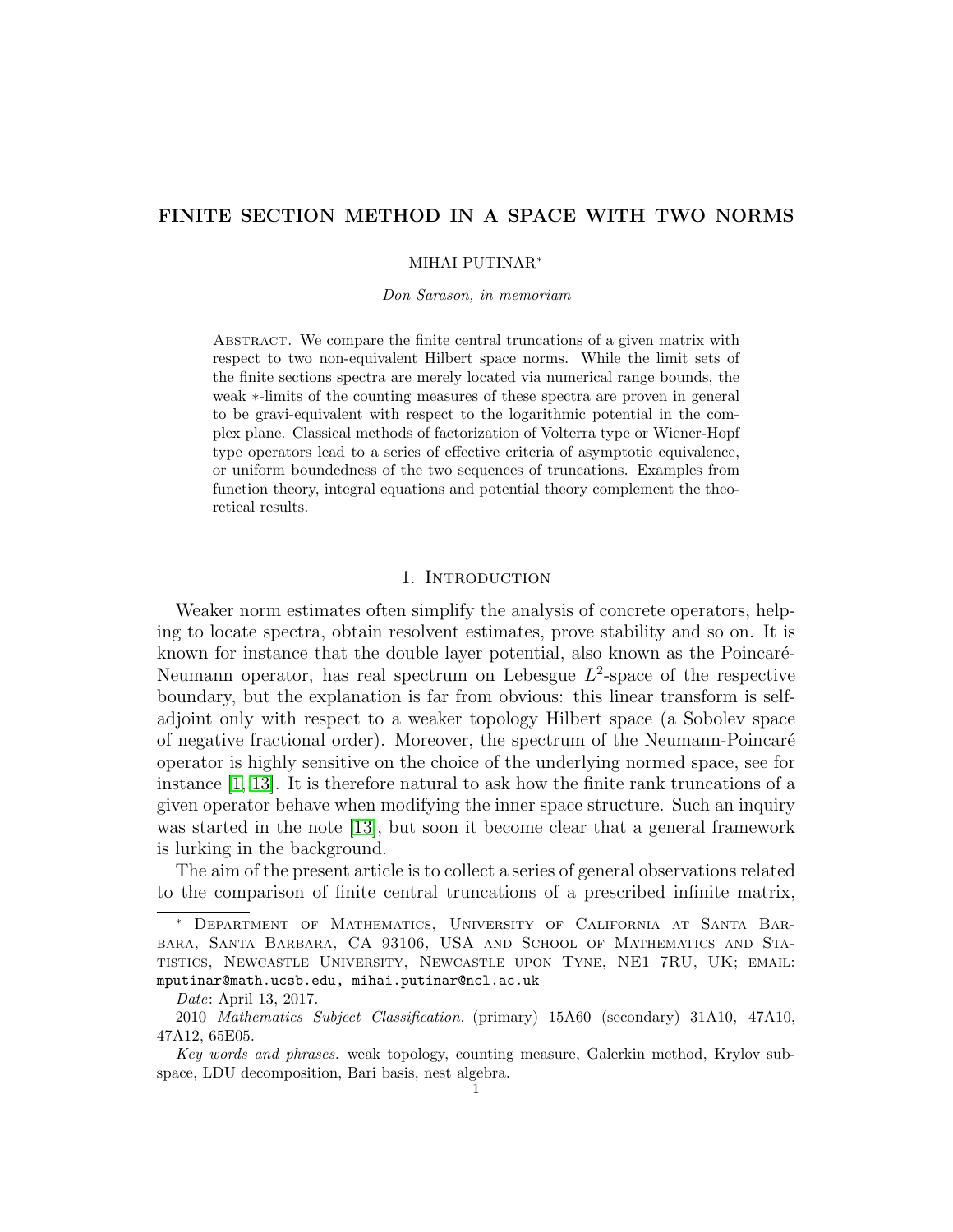with respect to two non-equivalent Hilbert space norms. Norm relaxations in the spectral analysis on the Sobolev scale,  $L^p$  scale or on Gelfand pairs are ubiquitous in applied mathematics, see for instance [\[11\]](#page-31-1). Added to these is the high degree of sophistication reached by the finite central truncation technique as part of Galerkin approximation or Krylov subspace method, see for instance [\[19,](#page-31-2) [5,](#page-30-1) [15,](#page-31-3) [17\]](#page-31-4). And even more, operator algebra experts have recognized in the finite central truncation scheme some familiar approximation schemes [\[2,](#page-30-2) [4,](#page-30-3) [6\]](#page-30-4). By contrast, our approach is rather elementary, exploiting solely classical works of the Ukrainian school of functional analysis, which in its turn has roots in the theory of Volterra or Wiener-Hopf type operators [\[14,](#page-31-5) [3,](#page-30-5) [8,](#page-31-6) [9\]](#page-31-7).

Quite specifically, we focus on the two sequences of compressions  $T_n = P_n T P_n$ and  $\tilde{T}_n = Q_n T Q_n$  of a given linear transformation T, where  $P_n$  and  $Q_n$  are projections onto the same finite dimensional subspace  $H_n = P_n H$ , but they are orthogonal with respect to two different norms. The projections  $P_n$  are orthogonal and converge monotonically to the identity on a Hilbert space  $H$ , while  $Q_n$  are orthogonal with respect to the inner product  $\langle A \cdot, \cdot \rangle$  induced by a positive, in general non-invertible, linear operator on H. We compare the spectra of  $T_n$  and  $T_n$  regarded as linear transforms of  $H_n$  and try to link the weak-\* limits of the counting measures of these spectra, when  $n$  tends to infinity. The last section incorporates some examples supporting this quest. We do not always expect simple answers, as the approximation theory of Toeplitz matrices amply testifies, even under a single inner product [\[5\]](#page-30-1).

It turns out that bounds of the operator norm gap  $||T_n - \tilde{T}_n||$  or the trace-class gap  $|T_n-\tilde{T}_n|_1$  are at the key quantitative indicators to look for. Several competing factors contribute to the effective evaluation of these bounds: the adaptation of the chain of finite dimensional subspaces to the two norms, the matrix structure of the operator  $T$  on the given chain of subspaces, or the intrinsic properties of  $T$ such as compactness or quasi-diagonality. In complete analogy to the Cholesky factorization of Volterra type operators [\[7,](#page-30-6) [9\]](#page-31-7), a weaker norm induced by a positive operator of the form

$$
A = (I + L)D(I + L^*)
$$

is "universally good" for all matrices  $T$ . Above  $D$  is block-diagonal with respect to the chain of subspaces  $(H_n)$  while L is strictly lower-triangular and compact. The departure from the standard theory is the non-invertibility of D. Several results of this note concur to the this picture. By "universally good" we mean the existence of a uniform bound for the operator norm gap  $||T_n - \tilde{T}_n||$ . If moreover,

$$
\lim_{n} \frac{\dim H_n - \dim H_{n-1}}{\dim H_n} = 0,
$$

and the matrix attached to  $T$  has a Hessenberg structure, that is at most the first block sub-diagonal is non-zero, then the trace-class norm gap is bounded, and in this case any two weak-\* limits of the counting measures of the spectra of  $T_n$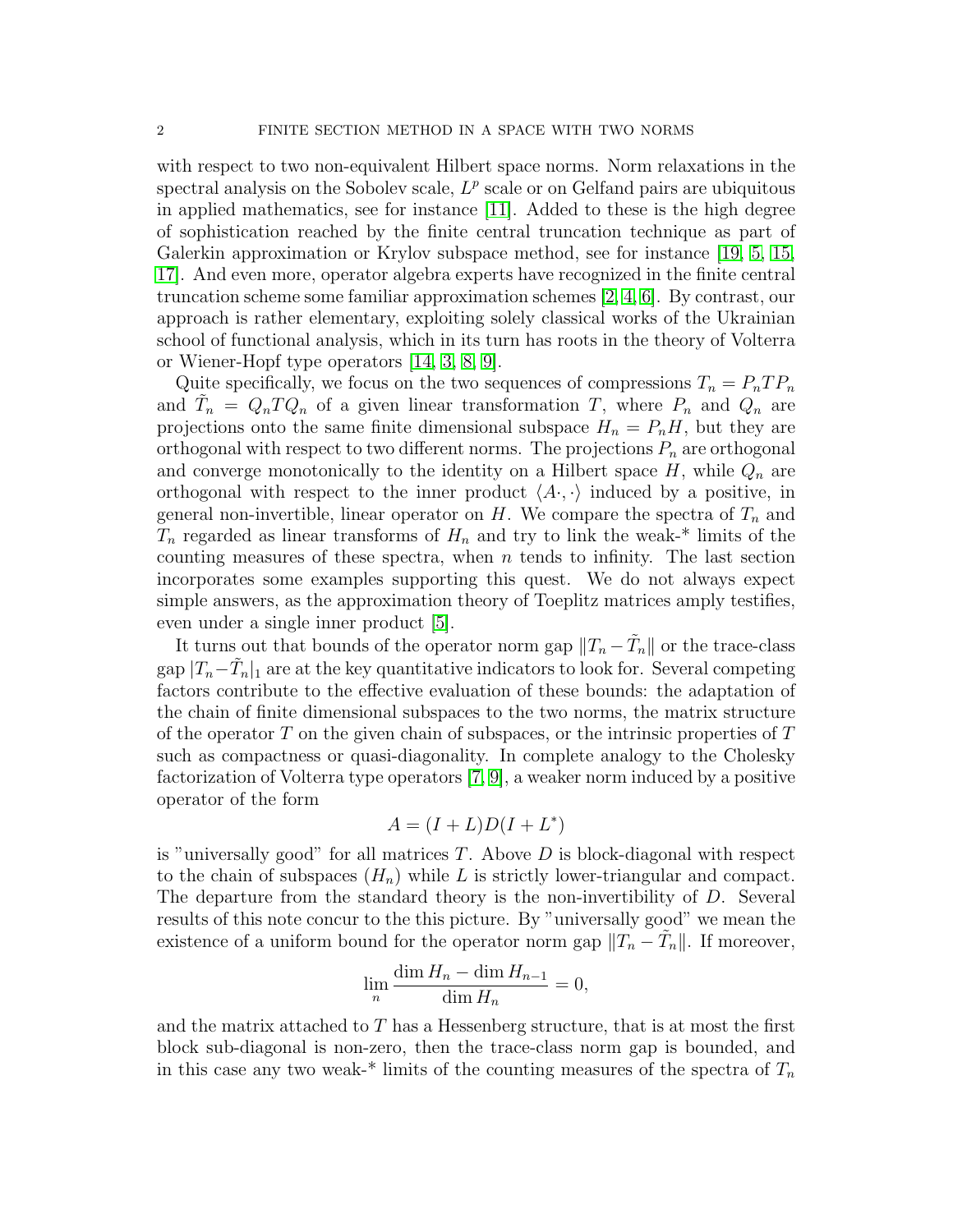and  $\tilde{T}_n$  have the same logarithmic potential at infinity (sometimes called graviequivalent measures). This scenario applies in particular to complex orthogonal polynomials. A special role is played by a compact operator A and the chain of subspaces spanned by its eigenvectors. These form a system of doubly orthogonal vectors with respect to the two norms, a concept well isolated and exploited in function theory and potential theory [\[10\]](#page-31-8). We analyze what kind of perturbations of such a doubly orthogonal system of vectors still produces a "universally good" chain of subspaces.

The general framework proposed in the subsequent sections provides only a basis for analyzing several specific situations. While our setting was motivated by the latter, in the present article we remain at the abstract level, leaving for future works the return to, and enhancement of, the original sources.

#### 2. Preliminaries

Let H be a complex separable Hilbert space and  $T \in \mathcal{L}(H)$  a linear bounded operator acting on H. The spectrum of T is denoted  $\sigma(T)$  and the numerical range of T is  $W(T) = \langle \langle Tx, x \rangle, ||x|| = 1 \rangle$ . By a Theorem of Hausdorff and Toeplitz we know that the closure of  $W(T)$  is a compact set, containing  $\sigma(T)$ .

We endow  $H$  with a weaker pre-hilbertian space norm:

$$
(x, y) = \langle Ax, y \rangle, \quad x, y \in H,
$$

where  $A > 0$  is a positive, non-invertible bounded linear operator acting on H. Let K denote the Hilbert spec completion of  $H$  with respect to the new norm. We have  $H \subset K$ , with dense range inclusion. Sometimes we will call A-norm, or A-convergence the respective entities induced by the norm of the Hilbert space K denoting

$$
||x||_A^2 = \langle Ax, x \rangle, \ \ x \in H.
$$

Let  $H_n \subset H$  be an increasing sequence of finite-dimensional subspaces, whose union is dense in  $H$ . Unless otherwise stated we link the operator  $T$  to the chain of subspaces  $(H_n)$  by the assumption

$$
T(H_n) \subset H_{n+1}, \quad n \ge 0.
$$

This means that the block matrix decomposition of T with respect to the orthogonal direct sum  $H = H_0 \oplus (H_1 \ominus H_0) \oplus (H_2 \ominus H_1) \oplus \dots$  has only the first sub-diagonal non-zero. This structure is known in numerical analysis as a block Hessenberg matrix. Remark that we do not assume  $T$  to be bounded as a linear transformation from  $K$  to  $K$ . However,  $T$  can be regarded as a densely defined operator on  $K$  and the graph of  $T$  turns out to be closed in the  $A$ -norm.

We denote by  $P_n$  the orthogonal projection of H onto  $H_n$ , and by  $Q_n$  the orthogonal projection of K onto  $H_n$ . Note that  $P_n \to I$  in the strong operator topology of  $\mathcal{L}(H)$ .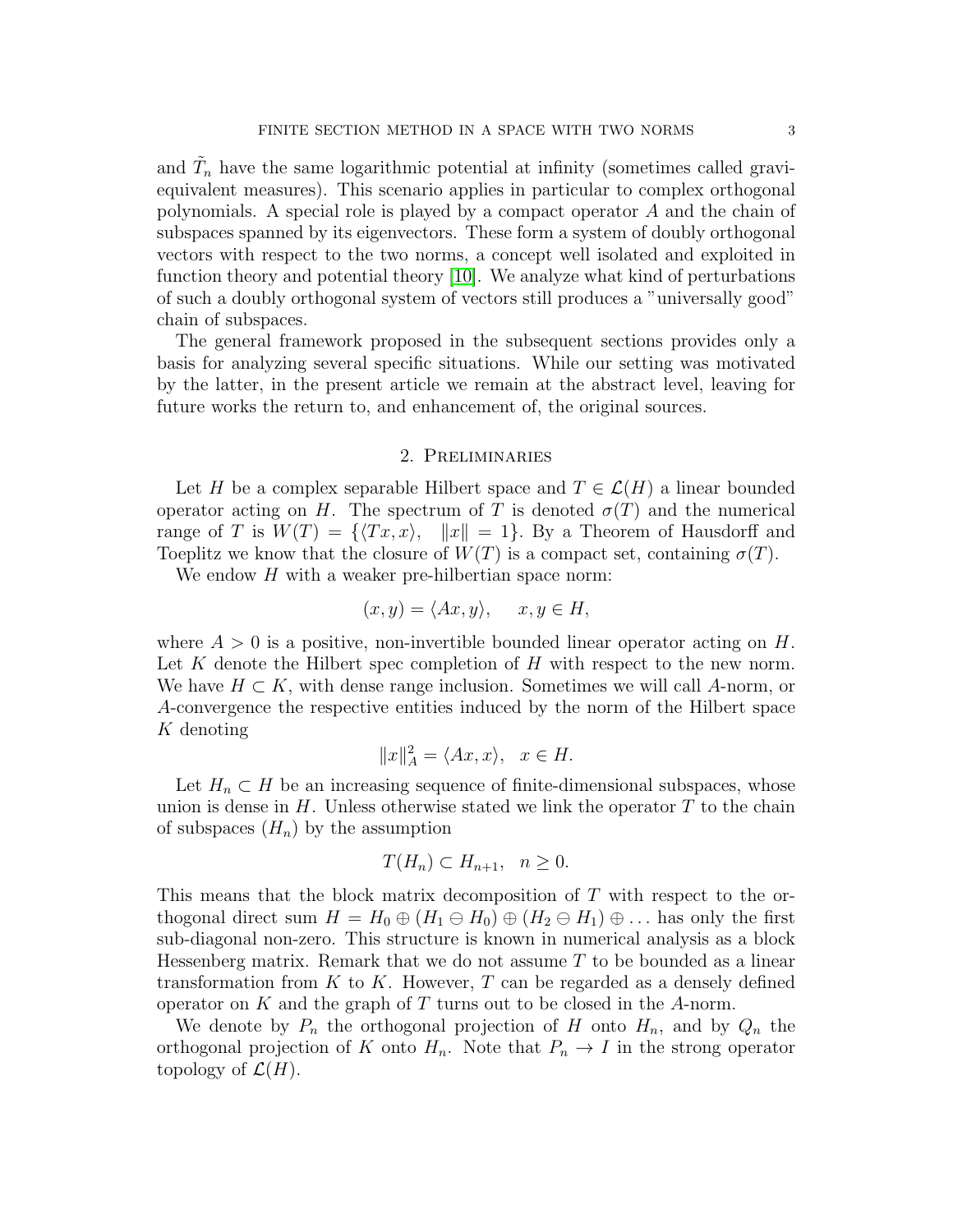The two sets of projections satisfy:

$$
P_n Q_n = Q_n, \quad Q_n P_n = P_n
$$

when regarded as linear endomorphisms of H. The compression  $A_n = P_n A P_n$  of the operator A to the subspace  $H_n$  is positive, hence invertible.

**Lemma 2.1.** For every vector  $x \in H$  one has

$$
Q_n x = A_n^{-1} P_n A x. \tag{2.1}
$$

*Proof.* Indeed, for every vector  $y \in H_n$  we obtain

$$
(x - A_n^{-1}P_nAx, y) = \langle A(x - A_n^{-1}P_nAx), y \rangle =
$$
  

$$
\langle P_nAx - P_nAP_nA_n^{-1}P_nAx, y \rangle = \langle P_nAx - P_nAx, y \rangle = 0.
$$

Moreover, for every  $y \in H_n$ :

$$
A_n^{-1}P_nAy = A_n^{-1}A_ny = y.
$$

We are concerned with the asymptotic behavior of the spectra of the finite central truncations  $T_n = P_n T P_n$ , versus  $\tilde{T}_n = Q_n T Q_n$ , regarded as endomorphisms of the finite dimensional space  $H_n$ . Besides the set theoretic distance between spectra, it is customary to look at the finite atomic counting measures  $\mu_n$ , respectively  $\tilde{\mu}_n$  defined on complex polynomials as:

$$
\int d\mu_n = \frac{1}{\dim H_n} \text{trace } p(T_n), \quad p \in \mathbb{C}[z],
$$

and similarly

$$
\int d\tilde{\mu}_n = \frac{1}{\dim H_n} \text{trace } p(\tilde{T}_n), \quad p \in \mathbb{C}[z].
$$

While normalized trace norm convergence

$$
\lim_{n \to \infty} \frac{1}{\dim H_n} \text{trace} |T_n - \tilde{T}_n| = 0,
$$

and the uniform bound

$$
\sup_n \|\tilde{T}_n\| < \infty,
$$

imply

$$
lim_{n\to\infty}(\int pd\mu_n - \int pd\tilde{\mu}_n) = 0,
$$

for every complex polynomial  $p$ , and hence the weak- $*$  limit points of the measures  $\mu_n$ , respectively  $\tilde{\mu}_n$ , have the same complex moments, we will impose weaker convergence conditions, with more modest consequences.

Remark that the support of the counting measure  $\mu_n$  coincides with the spectrum of  $T_n$  and in particular is contained in the numerical range  $W(T)$ , simply because by definition  $W(T_n) \subset W(T)$ .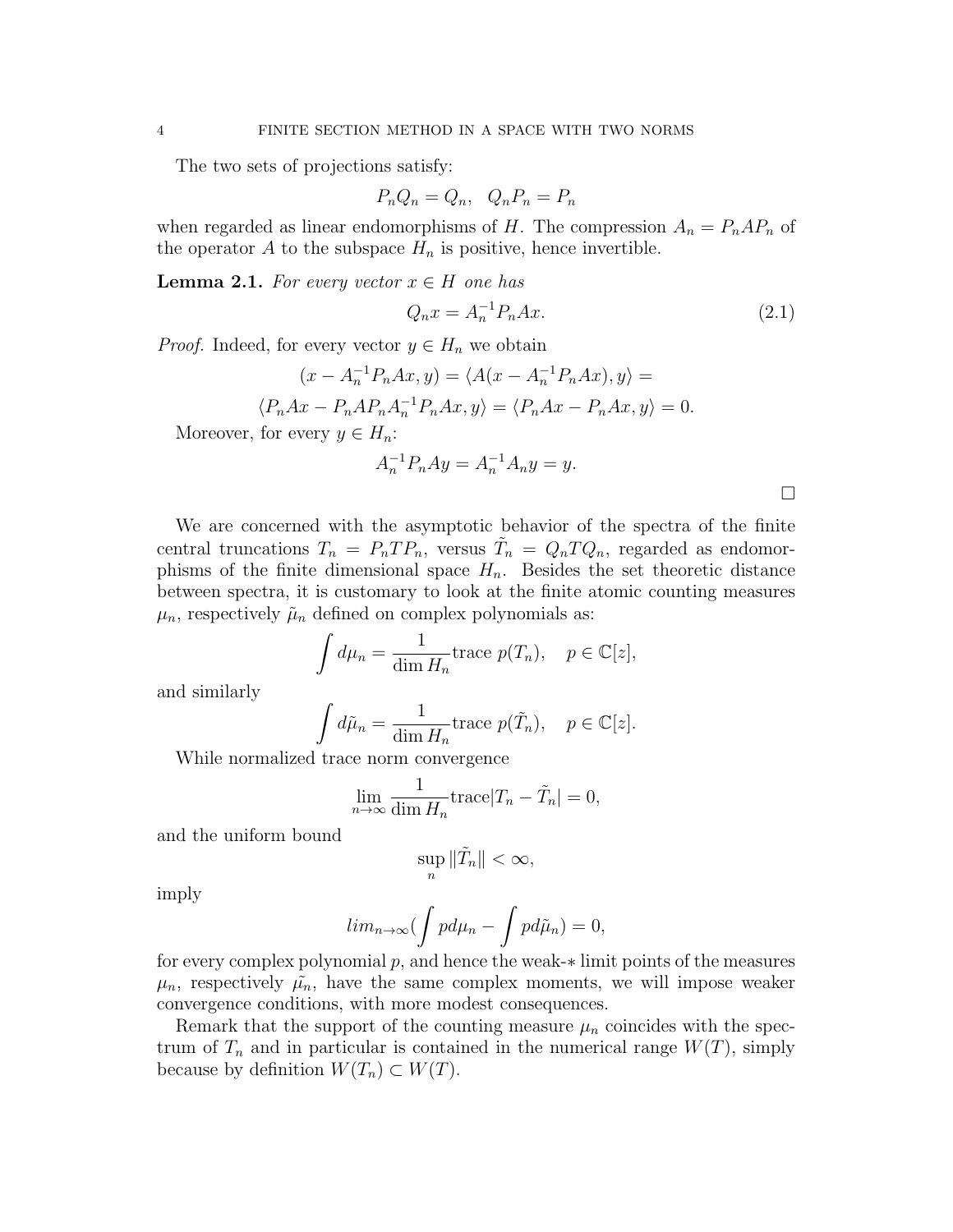**Lemma 2.2.** Assume that  $\limsup ||T_n - \tilde{T}_n|| = r$ . Then the support of any weak- $*$ limit point of the measures  $\tilde{\mu}_n$  is contained the closed r neighborhood of  $W(T)$ .

*Proof.* Any point belonging to the closed support a weak-∗ limit of the measures  $\tilde{\mu}_n$  is a limit of a sub-sequence of points belonging to the respective supports.

Let  $\lambda_n \in W(\tilde{T}_n)$ . That is, there is a vector  $x \in H_n$ , of unit length, so that  $\lambda_n = \langle \tilde{T}_n x, x \rangle$ . Then

$$
|\langle T_n x, x \rangle - \langle \tilde{T}_n x, x \rangle| \le ||T_n - \tilde{T}_n||,
$$

whence

$$
dist(\lambda_n, W(T)) \le ||T_n - \tilde{T}_n||.
$$

Assume that  $\lambda = \lim_k \lambda_{n(k)}$ , where  $n(k)$  is a subsequence converging to infinity. Then

$$
dist(\lambda, W(T)) \le \limsup ||T_n - \tilde{T}_n||.
$$

A weaker assumption, leading to the same conclusion of the Lemma is

$$
\limsup w(T_n - T) \le r,
$$

where  $w(A) = \sup\{|\lambda|, \lambda \in W(A)\}\$  denotes the numerical radius of an operator. Obviously one can refine the conclusion of the above lemma by working with the upper limit set of the sequences of spectra  $\sigma(T_n)$ , invoking the theory of psudospectra [\[17\]](#page-31-4). A notable particular case is described below.

**Corollary 2.3.** Assume that operator T is normal and  $\lim ||T_n - \tilde{T}_n|| = 0$ . Then the support of any weak- $*$  limit point of the measures  $\tilde{\mu}_n$  is contained in the convex hull of the spectrum of T.

Proof. The numerical range of a normal operator coincides with the convex hull of the spectrum.  $\Box$ 

#### 3. Asymptotic equivalence of finite central truncations

Keeping intact the notations of the previous section we focus on the distance between the finite central truncations  $T_n$  and  $\tilde{T}_n$ . The starting point is the following simple identity.

<span id="page-5-0"></span>**Lemma 3.1.** Let  $T \in \mathcal{L}(H)$  be an operator satisfying  $TH_n \subset H_{n+1}$  for all  $n \geq 0$ . Then

$$
\tilde{T}_n - T_n = A_n^{-1} P_n A (P_{n+1} - P_n) T P_n, \quad n \ge 0.
$$

*Proof.* Let  $x, y \in H_n$ . Then

$$
(\tilde{T}_n x, y) = (Q_n T Q_n x, y) = (T Q_n x, Q_n y) = (Tx, y) = \langle ATx, y \rangle
$$

and on the other hand

$$
(\tilde{T}_n x, y) = \langle A\tilde{T}_n x, y \rangle = \langle A P_n \tilde{T}_n x, P_n y \rangle = \langle A_n \tilde{T}_n x, y \rangle.
$$

 $\Box$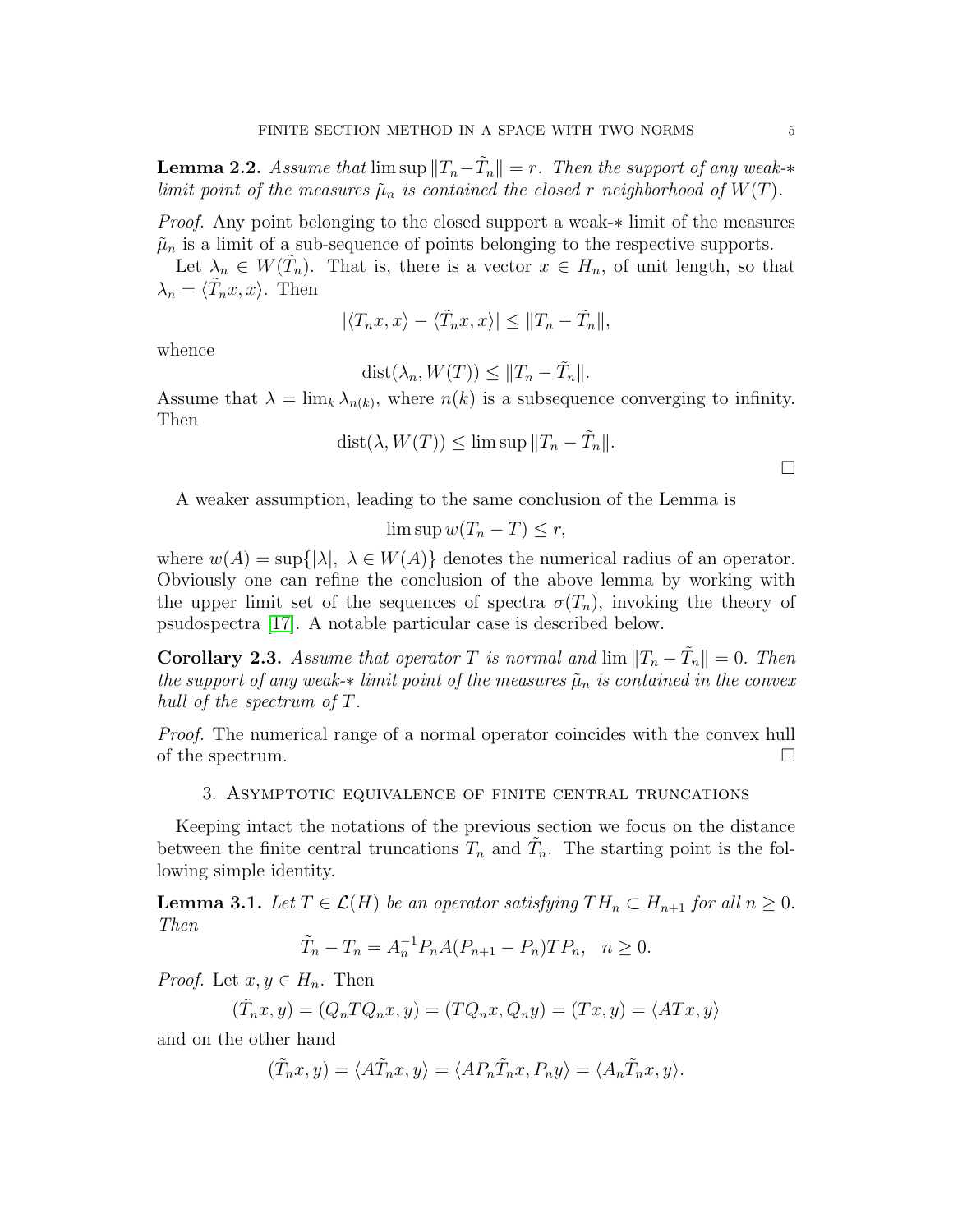In addition,

$$
\langle ATx, y \rangle = \langle P_n A T P_n x, y \rangle =
$$

$$
\langle A_n P_n T P_n x, y \rangle + \langle P_n A (I - P_n) T P_n x, y \rangle.
$$

Therefore

$$
A_n \tilde{T}_n = A_n T_n + P_n A (I - P_n) T P_n
$$

and the conclusion follows from the observation  $(I - P_n)TP_n = (P_{n+1} - P_n)TP_n$ .  $\bar{\Box}$ 

If the operator T is not necessarily adapted to the chain of subspaces  $(H_n)$  we obtain a similar formula:

<span id="page-6-1"></span>
$$
\tilde{T}_n - T_n = A_n^{-1} P_n A (I - P_n) T P_n, \quad n \ge 0.
$$
\n(3.1)

The residual term  $X_n = A_n^{-1} P_n A (P_{n+1} - P_n)$  naturally appears in the Cholesky type decomposition of the one-step extension of the matrix  $A_n$ , to  $A_{n+1}$ . Specifically, the matrix  $A_{n+1}$  has the following block structure factorization with respect to the orthogonal decomposition  $H_{n+1} = H_n \oplus (H_{n+1} \ominus H_n)$ .

$$
A_{n+1} = \begin{pmatrix} A_n & P_n A (P_{n+1} - P_n) \\ (P_{n+1} - P_n) A P_n & (P_{n+1} - P_n) A (P_{n+1} - P_n) \end{pmatrix} =
$$

$$
\begin{pmatrix} I & 0 \\ X_n^* & I \end{pmatrix} \begin{pmatrix} A_n & 0 \\ 0 & D_{n+1} \end{pmatrix} \begin{pmatrix} I & X_n \\ 0 & I \end{pmatrix}
$$

where  $D_{n+1} = (P_{n+1} - P_n)A(P_{n+1} - P_n) - X_n^* A_n X_n$ . This matrix factorization, sometimes abridged in numerical analysis by the initials LDU, was instrumental in the classical study of triangular models of Volterra type operators, see [\[9\]](#page-31-7); later the same factorization phenomenon provided the basis of the theory of nest algebras  $[6, 4]$  $[6, 4]$ .

On the more general setting side, we isolate below a basic matrix identity necessary for our study. Assume that the original Hilbert space is decomposed into two orthogonal subspaces:

$$
H=H_0\oplus H_1,
$$

with orthogonal projections  $P_0$  and  $P_1$ , respectively. The weaker norm is induced by a positive and bounded operator A of the form

$$
A = LDL^*,
$$

where  $L^*$  leaves invariant  $H_0$  and  $D > 0$  leaves invariant both  $H_0$  and  $H_1$ . Note that D may not be invertible. In matrix form:

$$
A = \left(\begin{array}{cc} L_{00} & 0 \\ L_{10} & L_{11} \end{array}\right) \left(\begin{array}{cc} D_0 & 0 \\ 0 & D_1 \end{array}\right) \left(\begin{array}{cc} L_{00}^* & L_{10}^* \\ 0 & L_{11}^* \end{array}\right).
$$

<span id="page-6-0"></span>**Lemma 3.2.** Assume, with the above conventions, that  $L_{00}$  is invertible. Then the projection  $Q_0$  in the A-norm of H onto  $H_0$  is

$$
Q_0 = (L_{00}^*)^{-1} P_0 L^*.
$$
\n(3.2)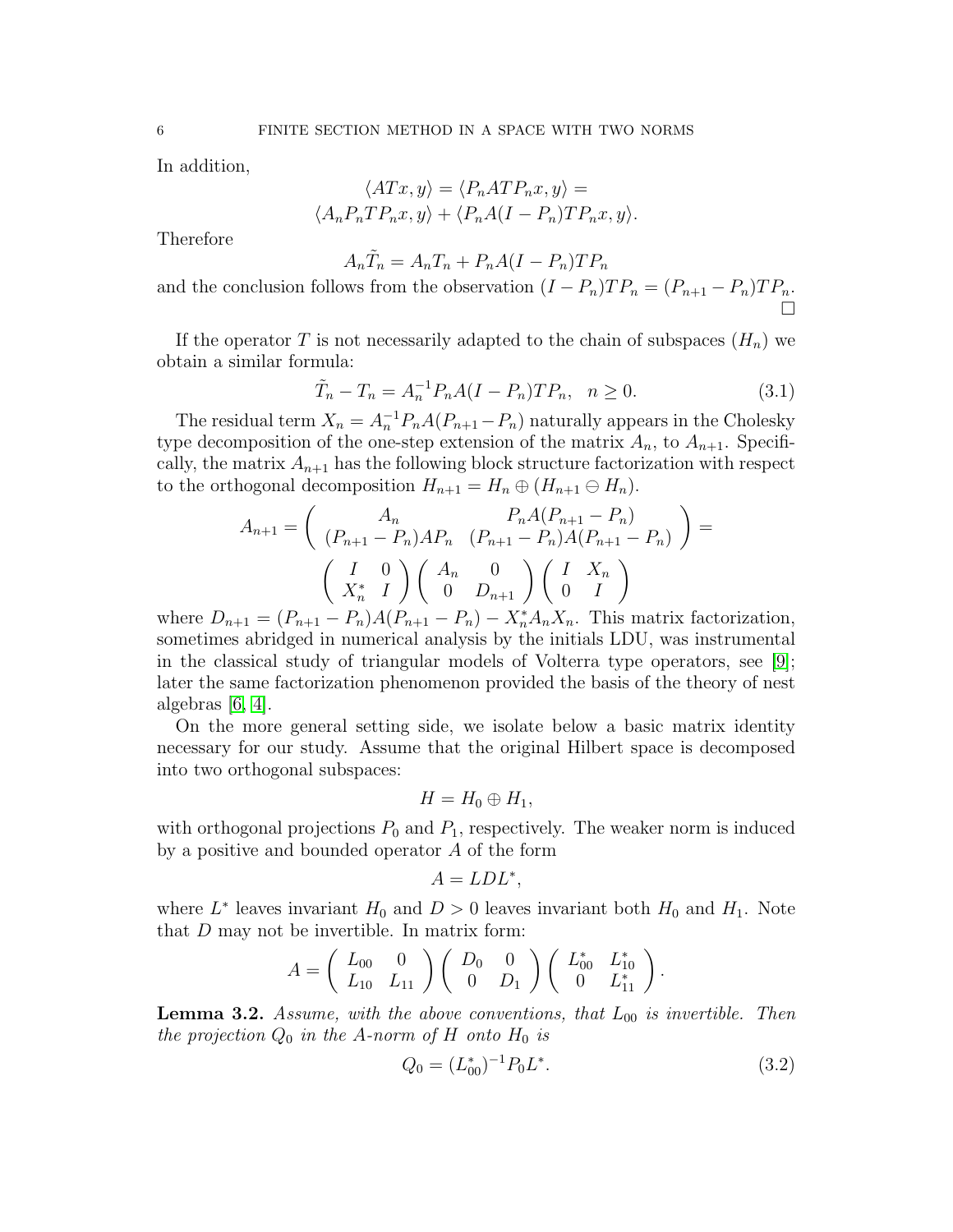*Proof.* We check separately the formula for elements of  $H_0$  and  $H_1$ . If  $x \in H_0$ , then

$$
(L_{00}^*)^{-1}P_0L^*x = (L_{00}^*)^{-1}P_0L00^*x = (L_{00}^*)^{-1}L_{00}^*x = x.
$$

For  $y \in H_1$  and  $x \in H_0$  we find

$$
\langle A(y - (L_{00}^*)^{-1} P_0 L^* y, x \rangle = \langle P_0 A(y - (L_{00}^*)^{-1} P_0 L^* y, x \rangle =
$$
  

$$
\langle P_0 L D L^* (y - (L_{00}^*)^{-1} P_0 L^* y, x \rangle = \langle L_{00} D_0 P_0 L^* (y -, x) \rangle =
$$
  

$$
\langle L_{00} D_0 P_0 L^* y - L_{00} D_0 P_0 L^* P_0 (L_{00}^*)^{-1} P_0 L^* y, x \rangle =
$$
  

$$
\langle L_{00} D_0 P_0 L^* y - L_{00} D_0 L_{00}^* (L_{00}^*)^{-1} P_0 L^* y, x \rangle = 0.
$$

A rather general statement derived from these simple observations follows.

<span id="page-7-1"></span>**Theorem 3.3.** Let H be a separable Hilbert space endowed with a weaker norm and let  $(H_n)_{n=0}^{\infty}$  be an increasing chain of finite dimensional subspaces converging to H. Assume that

<span id="page-7-0"></span>
$$
\lim_{n} \frac{\dim H_n - \dim H_{n-1}}{\dim H_n} = 0.
$$
\n(3.3)

If the central finite truncations  $(T_n)$  and  $(\tilde{T}_n)$  associated to a linear bounded operator  $T \in \mathcal{L}(H)$  which satisfies  $T(H_n) \subset H_{n+1}$ ,  $n \geq 0$ , remain close in norm:

$$
\sup_{n} \|T_n - \tilde{T}_n\| < \infty,\tag{3.4}
$$

then any weak- $*$  cluster measures  $\mu$ ,  $\tilde{\mu}$  of the counting measures of the spectra of  $T_n$ , respectively  $\tilde{T}_n$ , have the same logarithmic potentials outside the convex hull of their supports.

In practice the spaces  $H_n$  are formed by polynomials of degree less than or equal to  $n$  on a support of  $d$  variables, which is not constrained by an algebraic dependence. Then condition [\(3.3\)](#page-7-0) is satisfied.

*Proof.* We simply remark that  $\text{rank}(T_n - \tilde{T}_n) \leq \dim H_{n+1} - \dim H_n$ , whence

trace
$$
|T_n - \tilde{T}_n| \leq (\dim H_{n+1} - \dim H_n) ||T_n - \tilde{T}_n||, n \geq 0.
$$

On the other hand,  $\sup_n \|\tilde{T}_n\| < \infty$  by the first assumption in the statement. We infer that for every polynomial  $p \in \mathbf{C}[z]$ ,

$$
\lim_{n} \frac{1}{\dim H_n} \operatorname{trace}(p(T_n) - p(\tilde{T}_n)) = 0.
$$

That is, any two limit points  $\mu$ , respectively  $\tilde{\mu}$ , in the weak-\* topology of the counting measures of the eigenvalues of the matrices  $T_n$  and  $\tilde{T}_n$  have the same complex moments

$$
\int z^d d\mu(z) = \int z^d d\tilde{\mu}, \quad d \ge 0,
$$

 $\Box$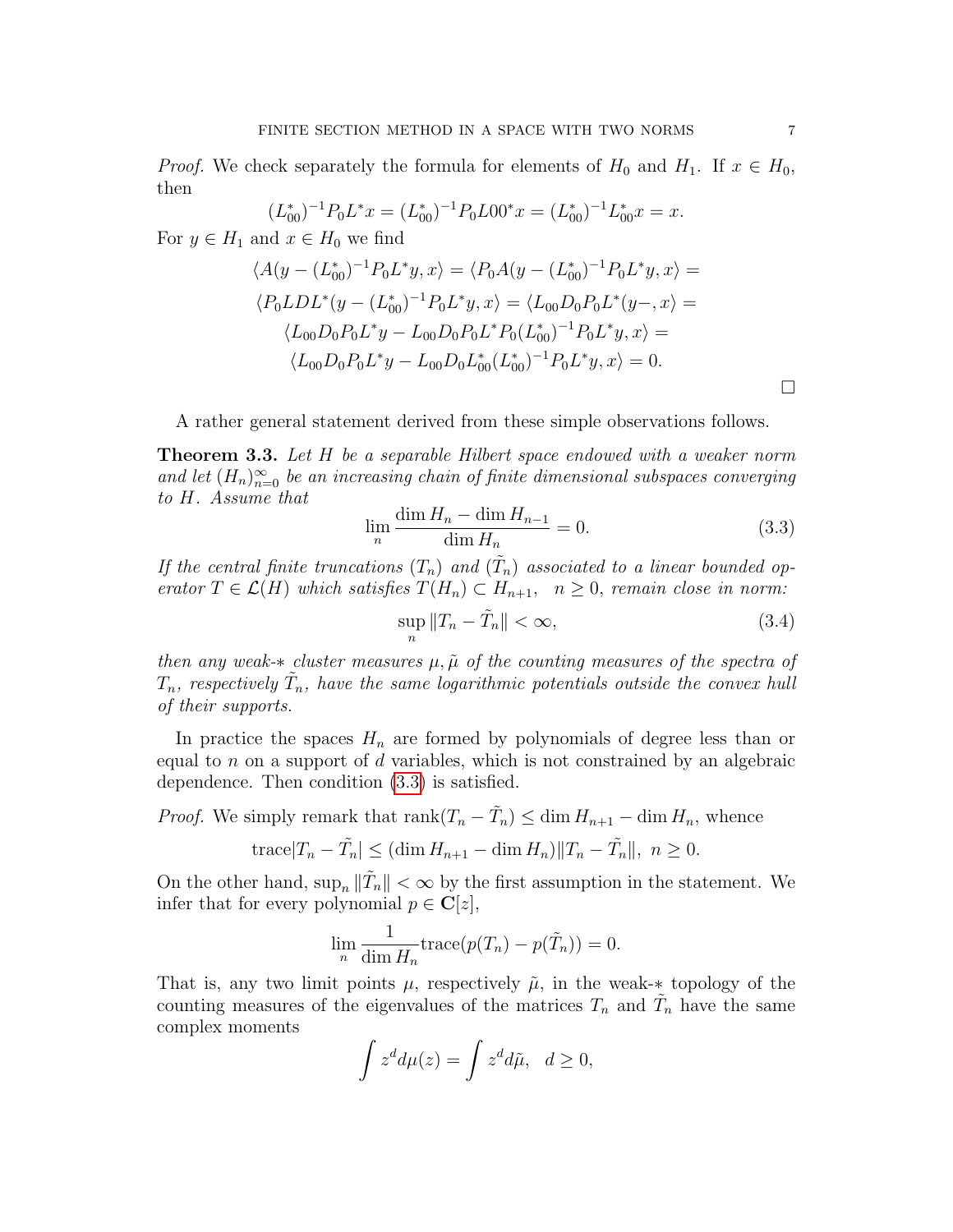or equivalently, their Cauchy transforms coincide in a neighborhood of infinity:

$$
\int \frac{d\mu(z)}{z-\zeta} = \int \frac{d\tilde{\mu}(z)}{z-\zeta}, \quad |\zeta| >> 1.
$$

The conclusion follows from the definition of the logarithmic potential and the fact that the two measures have compact support.

We are interested in conditions assuring  $\lim_{n\to\infty}||X_nTP_n|| = 0$ . One obvious instance being the block-diagonal structure of the operator A, with respect to the chain of subspaces  $H_n$ :

$$
A = \text{diag } (D_0, D_1, D_2, \ldots). \tag{3.5}
$$

 $\Box$ 

A second sufficient condition is

$$
\lim_{n \to \infty} ||A_n^{-1} P_n A (P_{n+1} - P_n)|| = 0 \tag{3.6}
$$

and a third

$$
\sup_{n} \|A_{n}^{-1}P_{n}A(P_{n+1} - P_{n})\| < \infty \quad \text{and} \quad \lim_{n \to \infty} \|(I - P_{n})TP_{n}\| = 0. \tag{3.7}
$$

Next we show that the latter two sufficient conditions for the asymptotic equivalence of the two sequences of finite central truncations are not affected by a structured perturbation of the operator A. By a strictly lower triangular operator with respect to the chain of subspaces  $(H_n)_{n=0}^{\infty}$  we mean an element  $L \in \mathcal{L}(H)$ satisfying

$$
P_n L = P_n L P_{n-1}, \quad n \ge 1,
$$

or more intuitively and equivalently

$$
L^*P_n = P_{n-1}LP_n, \quad n \ge 1,
$$

which in turn means  $L^*(H_n) \subset H_{n-1}$ .

<span id="page-8-2"></span>**Theorem 3.4.** Let  $(x, y) = \langle Ax, y \rangle$  be a second, weaker inner product structure on a Hilbert space H, implemented by the positive operator  $A \in \mathcal{L}(H)$ . Denote by  $P_n$  the orthogonal projections on  $H_n$ , and set  $A_n = P_n A P_n$ .

Assume that either

<span id="page-8-0"></span>
$$
\lim_{n \to \infty} ||A_n^{-1} P_n A (P_{n+1} - P_n)|| = 0 \tag{3.8}
$$

or

<span id="page-8-1"></span>
$$
\sup_{n} \|A_{n}^{-1} P_{n} A (P_{n+1} - P_{n})\| < \infty.
$$
\n(3.9)

Consider a lower triangular operator  $L \in \mathcal{L}(H)$ , and the multiplicative perturbation  $B = (I + L)A(I + L^*).$ 

If L is compact, then  $(3.8)$  implies

$$
\lim_{n \to \infty} ||B_n^{-1} P_n B (P_{n+1} - P_n)|| = 0.
$$
\n(3.10)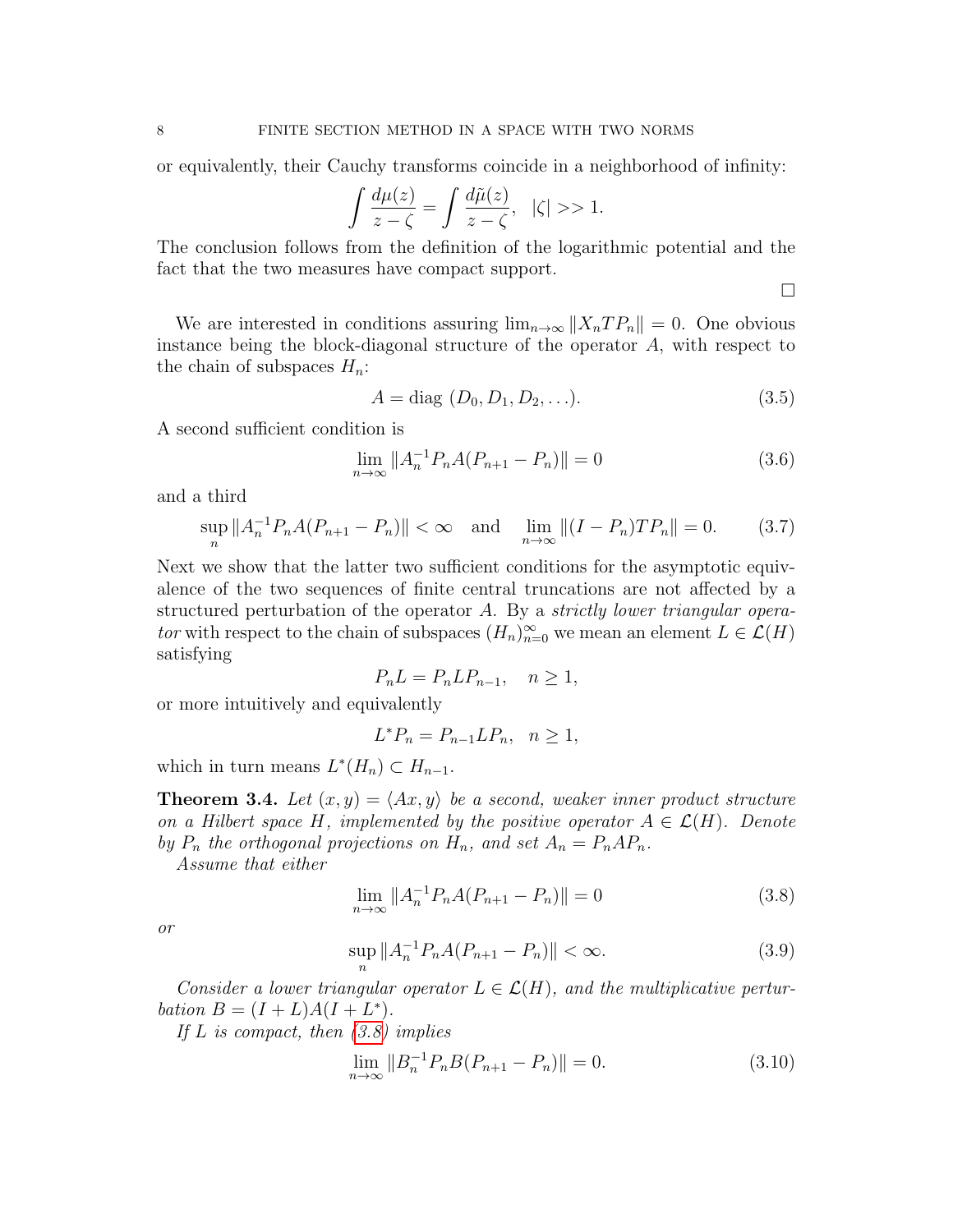If  $I + L$  is invertible, then  $(3.9)$  implies

$$
\sup_{n} \|B_{n}^{-1} P_{n} B (P_{n+1} - P_{n})\| < \infty.
$$
\n(3.11)

*Proof.* If L compact and strictly lower triangular then  $I + L$  is invertible. Indeed, in this case ker( $I + L$ ) = 0 by a Gauss elimination argument. Then  $I + L$  is Fredholm of index zero, hence  $I + L$  has closed range and ker $(I + L^*) = 0$ .

Assume that one of the conditions in the statement affecting  $A_n^{-1}P_nA(P_{n+1}-P_n)$  holds true. Denote, as customary by now,  $L_n = P_nL P_n$  and consider the matrix decomposition

$$
I + L_{n+1} = \begin{pmatrix} I + L_n & 0 \\ G_n & F_n \end{pmatrix}
$$

where  $F_n = (P_{n+1} - P_n)(I + L)(P_{n+1} - P_n)$  and  $G_n = (P_{n+1} - P_n)LP_n$ . Note that  $I + L_n$  is invertible and that  $\sup_n ||G_n|| < \infty$  together with  $\sup_m ||F_n|| \leq ||I + L||$ . The LD factorization is in order:

$$
I + L_{n+1} = \begin{pmatrix} I + L_n & 0 \\ G_n & F_n \end{pmatrix} = \begin{pmatrix} I & 0 \\ G_n(I + L_n)^{-1} & I \end{pmatrix} \begin{pmatrix} I + L_n & 0 \\ 0 & F_n \end{pmatrix}.
$$

Next we multiply  $I + L_{n+1}$  by the left factor of  $A_{n+1}$ :

$$
(I+L_{n+1})\begin{pmatrix}I&0\\X_n^*&I\end{pmatrix}=\begin{pmatrix}I&0\\G_n(I+L_n)^{-1}&I\end{pmatrix}\begin{pmatrix}I+L_n&0\\F_nX_n^*&F_n\end{pmatrix}=\begin{pmatrix}\nI\\G_nX_n^*(I+L_n)^{-1}&I\end{pmatrix}\begin{pmatrix}I&0\\F_nX_n^*(I+L_n)^{-1}&I\end{pmatrix}\begin{pmatrix}I+L_n&0\\0&F_n\end{pmatrix}.
$$

All in all

$$
P_{n+1}BP_{n+1} = P_{n+1}(I+L)P_{n+1}AP_{n+1}(I+L^*)P_{n+1} =
$$
\n
$$
\begin{pmatrix}\nI & 0 \\
(G_n + F_n X_n^*)(I+L_n)^{-1} & I\n\end{pmatrix}\n\begin{pmatrix}\nB_n & 0 \\
0 & F_n D_{n+1} F_n^*\n\end{pmatrix} \times
$$
\n
$$
\times \begin{pmatrix}\nI & (I + L_n^*)^{-1} (G_n^* + X_n F_n^*) \\
0 & I\n\end{pmatrix}.
$$

Consequently a closed form expression for the perturbed key term follows:

$$
B_n^{-1}P_nB(P_{n+1}-P_n)=(I+L_n^*)^{-1}(G_n^*+X_nF_n^*).
$$

If L is compact, then  $G_n = (P_{n+1} - P_n)LP_n$  tends to zero in norm. It remains to remark that in either case  $\sup_n ||(I + L_n^*)^{-1}|| < \infty$ . This can be inferred from the fact that the inverse of  $I + L$  is also lower triangular, hence  $(I + L_n)^{-1} =$  $P_n(I+L)^{-1}P_n$  for all  $n \geq 0$ .

On the abstract side, we can now construct a large class of examples of finite central truncations with the same operator norm asymptotics.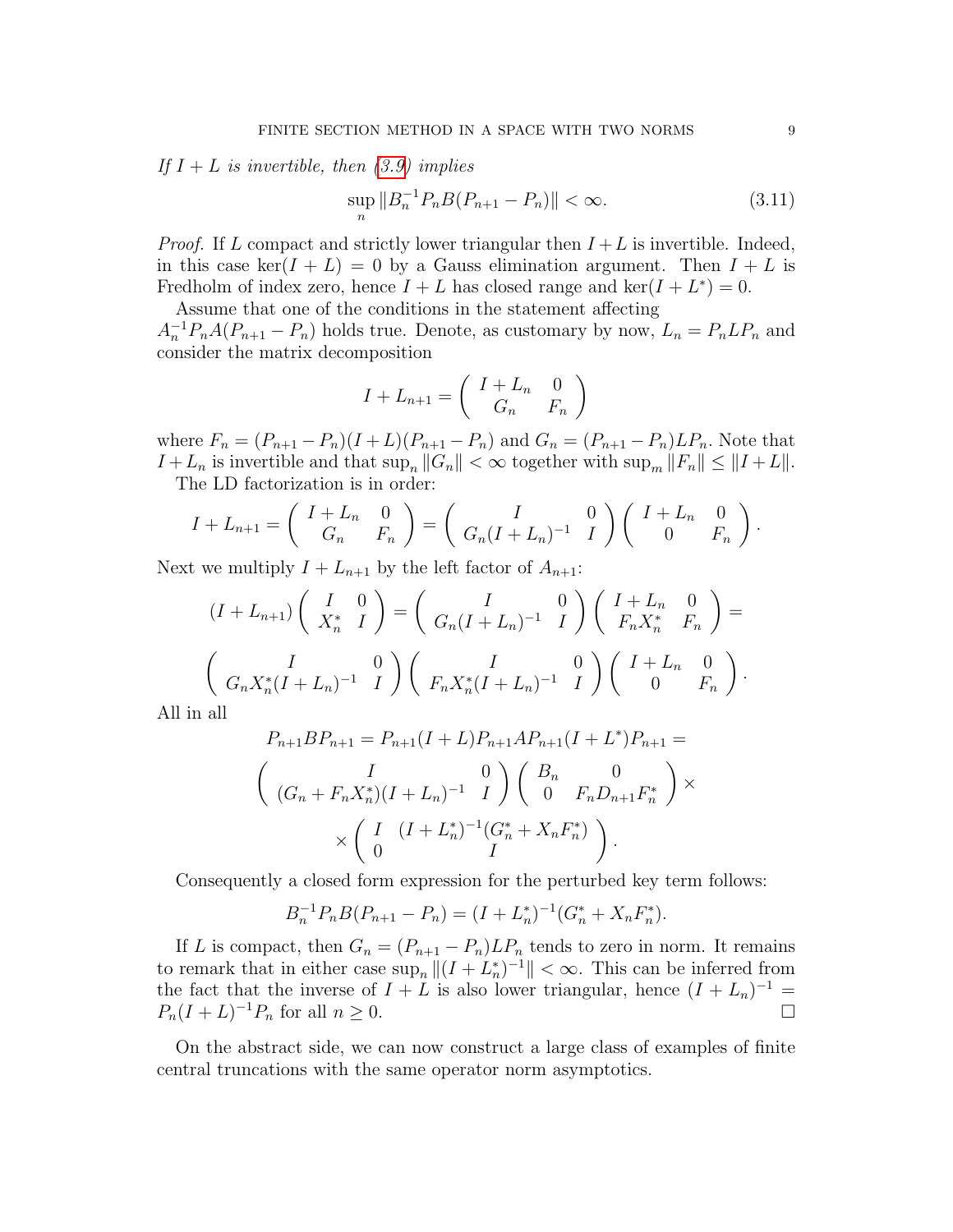<span id="page-10-0"></span>**Corollary 3.5.** Let  $T \in \mathcal{L}(H)$  be a linear bounded operator possessing a block Hessenberg matrix with respect to the complete and increasing chain of finite dimensional subspaces  $(H_n)_{n=0}^{\infty}$ . Let  $D \in \mathcal{L}(H)$  be a positive compact blockdiagonal operator and let  $L \in \mathcal{L}(H)$  be any compact, strictly lower triangular operator, both with respect to the same chain  $(H_n)_{n=0}^{\infty}$ . Define a pre-hilbert space structure on H by

$$
(x, y) = \langle (I + L)D(I + L^*)x, y \rangle, \quad x, y \in H.
$$

Then the finite central truncations  $T_n$  and  $\tilde{T}_n$  defined by orthogonal projections onto  $H_n$  in the two norms satisfy

$$
\lim_{n} \|T_n - \tilde{T}_n\| = 0.
$$

In view of Theorem [3.3](#page-7-1) one can relax the structure of the weak norm, with control of the logarithmic potential of the limit of counting measures, provided the dimensions in the chain  $(H_n)$  have a moderate growth. Specifically, we state mutates mutandis the following observation.

**Corollary 3.6.** Let  $T \in \mathcal{L}(H)$  be a linear bounded operator possessing a block Hessenberg matrix with respect to the complete and increasing chain of finite dimensional subspaces  $(H_n)_{n=0}^{\infty}$ . Let  $D \in \mathcal{L}(H)$  be a positive compact blockdiagonal operator and let  $L \in \mathcal{L}(H)$  be any bounded strictly lower triangular operator, both with respect to the same chain  $(H_n)_{n=0}^{\infty}$ . Define a pre-hilbert space structure on H by

$$
(x, y) = \langle (I + L)D(I + L^*)x, y \rangle, \quad x, y \in H.
$$

Then the finite central truncations  $T_n$  and  $\tilde{T}_n$  defined by orthogonal projections onto  $H_n$  in the two norms satisfy

$$
\sup_n ||T_n - \tilde{T}_n|| < \infty.
$$

The classical factorization theory of integral operators[\[8,](#page-31-6) [9\]](#page-31-7) offers a second, useful criteria of producing admissible weak norm, as above, via small additive perturbations of a diagonal operator.

**Theorem 3.7.** Let  $(H_n)_{n=0}^{\infty}$  be a chain of finite dimensional spaces in a Hilbert space H with dim  $H_n = n, n \geq 0$ , and let  $D > 0$  be a positive, diagonal operator with respect to the chain  $(H_n)$ .

Assume that  $F \in \mathcal{L}(H)$  is a Hilbert-Schmidt operator on H, which is Dsymmetric (i.e.  $DF = F^*D$ ). If  $D + DF > 0$ , then there is a bounded diagonal operator D' and a strictly lower triangular operator  $L \in \mathcal{L}(H)$  with the property

$$
D + DF = (I + L)D'(I + L^*).
$$

*Proof.* According to Krein's boundedness criterion [\[14\]](#page-31-5), the operator  $F$  is bounded in the D-norm, and has the same spectrum with respect to  $H$  and the D-norm.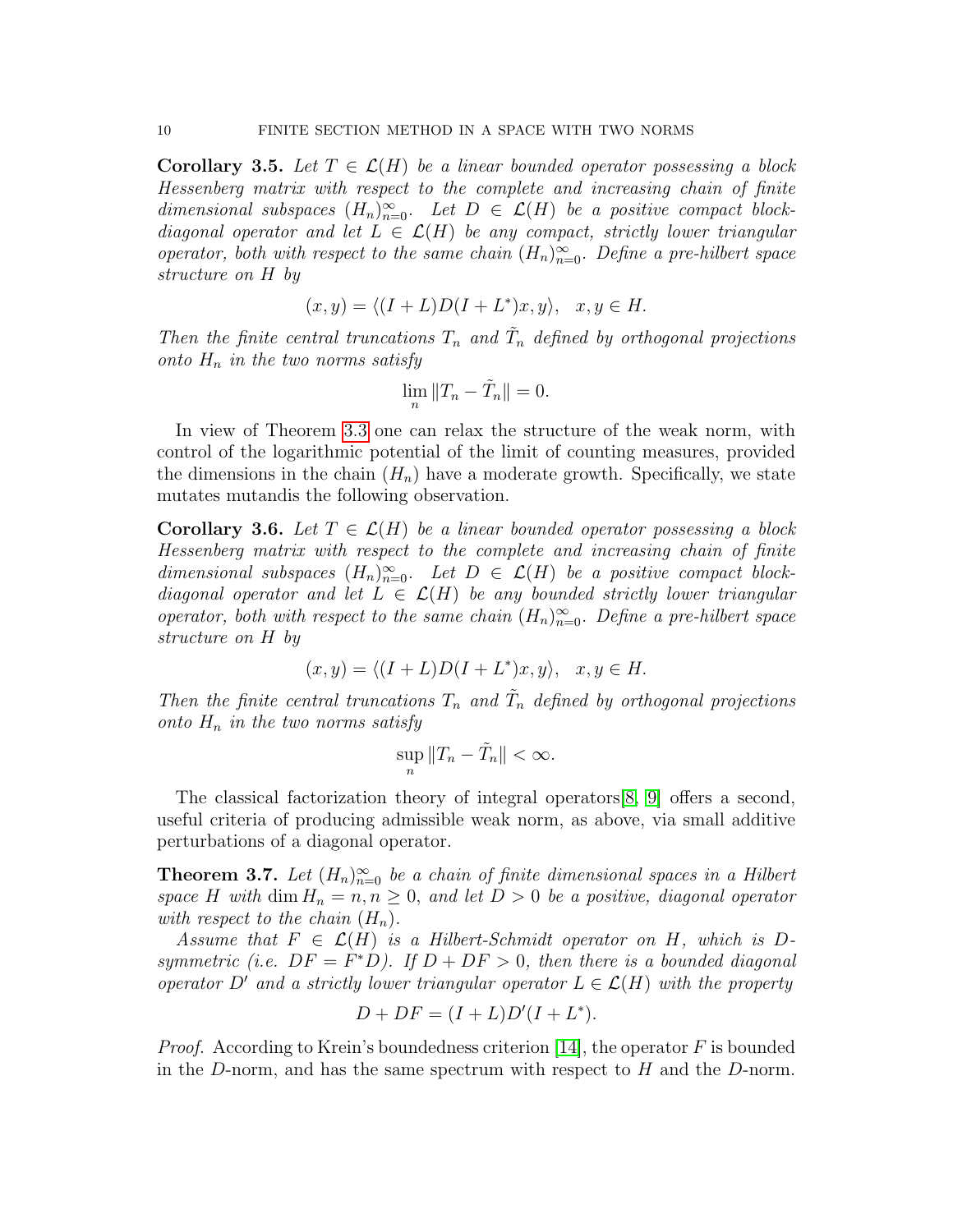In particular, the spectrum of F is real, and  $-1$  is not an eigenvalue, otherwise  $D(I + F)$  would not be positive. By the invariance of Fredholm index under compact perturbations,  $I + F$  is an invertible operator. According to [\[7\]](#page-30-6) Theorem XXII.4.2, or see [\[9\]](#page-31-7) Chapter IV for an earlier version, a factorization of the type

$$
I + F = (I + L)E(I + U)
$$

exists, where E is a diagonal bounded operator with respect to the chain  $(H_n)$ , L is a strictly lower triangular, Hilbert-Schmidt operator on  $H$  and  $U$  is a strictly upper triangular, Hilbert-Schmidt operator on H. Note that  $I + L$  and  $I + U$  are also invertible, by the same index invariance. Then  $I + F^* = (I + U^*)E^*(I + L^*)$ is a similar factorization, and they are related by the intertwining formula

$$
D(I+F) = (I+F^*)D,
$$

that is

$$
D(I + L)E(I + U) = (I + U^*)E^*(I + L^*)D.
$$

Therefore

$$
(I + U^*)^{-1}D(I + L)E = E^*(I + L^*)D(I + U)^{-1}
$$

But the left hand side of the latter identity is lower triangular, while the righthand side is upper triangular, hence both are diagonal. That is

$$
(I + U^*)^{-1}D(I + L)E = DE = E^*D = E^*(I + L^*)D(I + U)^{-1}.
$$

This proves that  $E = E^*$  and

$$
D(I+L) = (I+U^*)D.
$$

In conclusion

$$
D(I + F) = D(I + L)E(I + U) = (I + U^*)DE(I + U)
$$

and the theorem is proved.

Since the operator  $F$  in the statement of the Theorem is  $D$ -bounded, there exists a linear bounded operator  $S \in \mathcal{L}(H)$ , so that

$$
\sqrt{D}F = S\sqrt{D}.
$$

Then

$$
DF = \sqrt{D}S\sqrt{D}
$$

is self-adjoint, and the spectrum of  $S$  coincides with the spectrum of  $F$ , with respect to either space. The perturbation in the statement of the theorem becomes

$$
D + DF = D + \sqrt{D}S\sqrt{D},
$$

with  $S$  a Hilbert-Schmidt operator on  $H$ .

.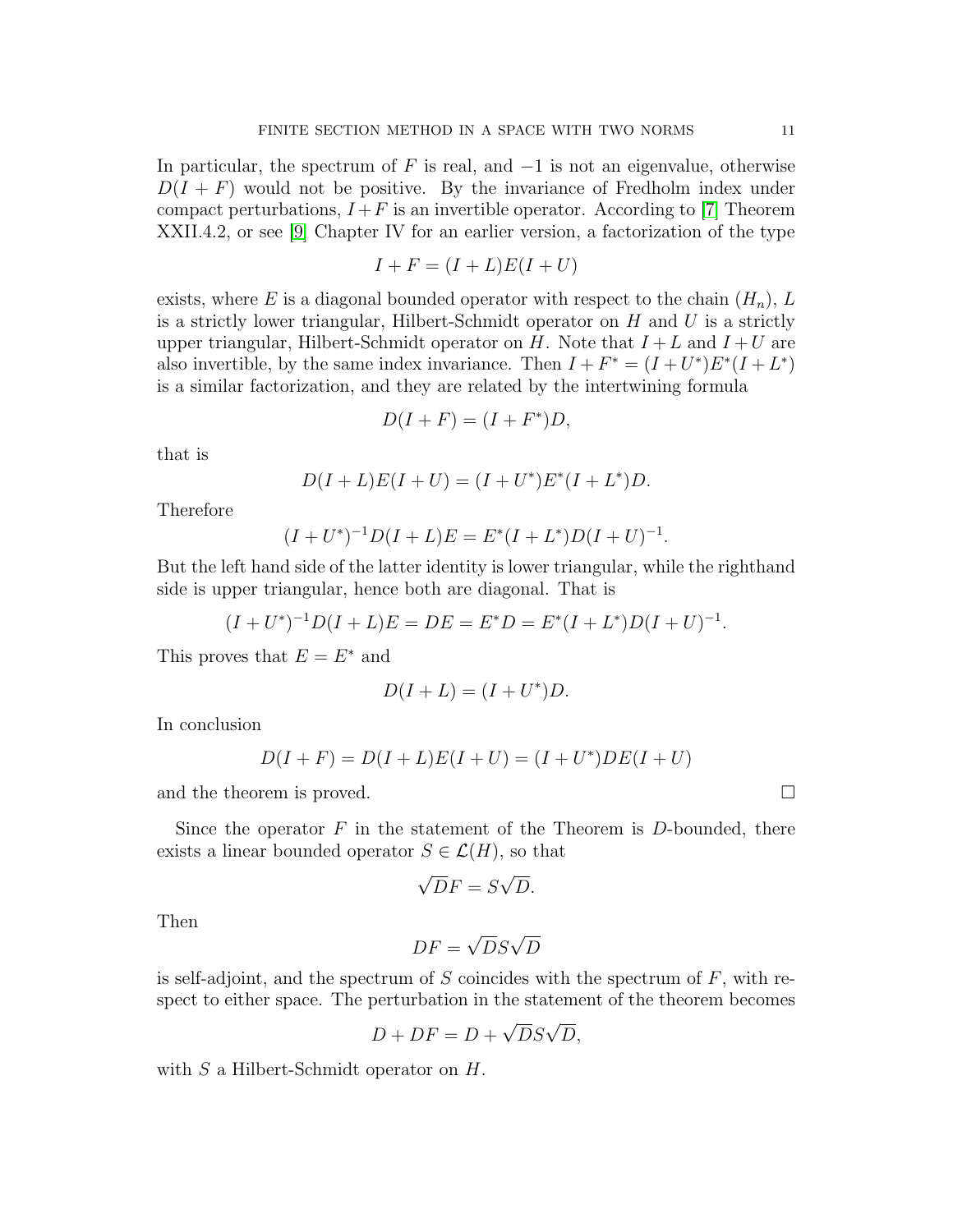#### 4. Krylov subspaces

An important scenario for the phenomena described in the previous section is offered by the cyclic subspaces of a fixed operator  $T \in \mathcal{L}(H)$ . Specifically, we fix a non-zero vector  $\xi \in H$  and define the finite dimensional subspaces

$$
H_n = \text{span}\{\xi, T\xi, \dots, T^{n-1}\xi\}.
$$

We assume that dim  $H_n = n$ , that is there is no degeneracy in the T-cyclic subspaces defined by the vector  $\xi$ . We also can assume without loss of generality that the union of spaces  $H_n$  is dense in H. The second, weaker inner product structure is induced by the positive, non-invertible operator A.

In this case the "orthogonal polynomials" associated to the cain of subspaces  $(H_n)$  and the two norms play a central role:

$$
\phi_n \in H_{n+1} \ominus H_n, \quad \|\phi_n\| = 1, \quad n \ge 0,
$$
  

$$
\psi_n \in H_{n+1} \ominus_A H_n, \quad \langle A\psi_n, \psi_n \rangle = 1, \quad n \ge 0.
$$

Indeed, we can write

$$
\phi_n = \kappa_n T^n \xi + \kappa_{n,n-1} T^{n-1} \xi + \dots,
$$
  

$$
\psi_n = \gamma_n T^n \xi + \gamma_{n,n-1} T^{n-1} \xi + \dots.
$$

The choice of positive leading coefficients

$$
\frac{1}{\kappa_n} = \inf_{h \in H_n} ||T^n \xi - h||,
$$
  

$$
\frac{1}{\gamma_n} = \inf_{h \in H_n} ||\sqrt{A}(T^n \xi - h)||
$$

leaves no room for ambiguity.

The orthogonal projections introduced in the previous section are:

$$
P_{n+1} = \phi_n \langle \cdot, \phi_n \rangle + \phi_{n-1} \langle \cdot, \phi_{n-1} \rangle + \ldots + \phi_0 \langle \cdot, \phi_0 \rangle,
$$

respectively

$$
Q_{n+1} = \psi_n(\cdot, \psi_n) + \psi_{n-1}(\cdot, \psi_{n-1}) + \ldots + \psi_0(\cdot, \psi_0).
$$

We translate the computations of the general framework in these terms.

Proposition 4.1. The difference between the two finite central truncations of the operator T along the Krylov subspaces span $\{\xi, T\xi, \ldots, T^{n-1}\xi\}$  is of rank one and has the expression

$$
\tilde{T}_n - T_n = \frac{\kappa_{n-1}}{\kappa_n} (\phi_n - \frac{\kappa_n}{\gamma_n} \psi_n) \langle \cdot, \phi_{n-1} \rangle.
$$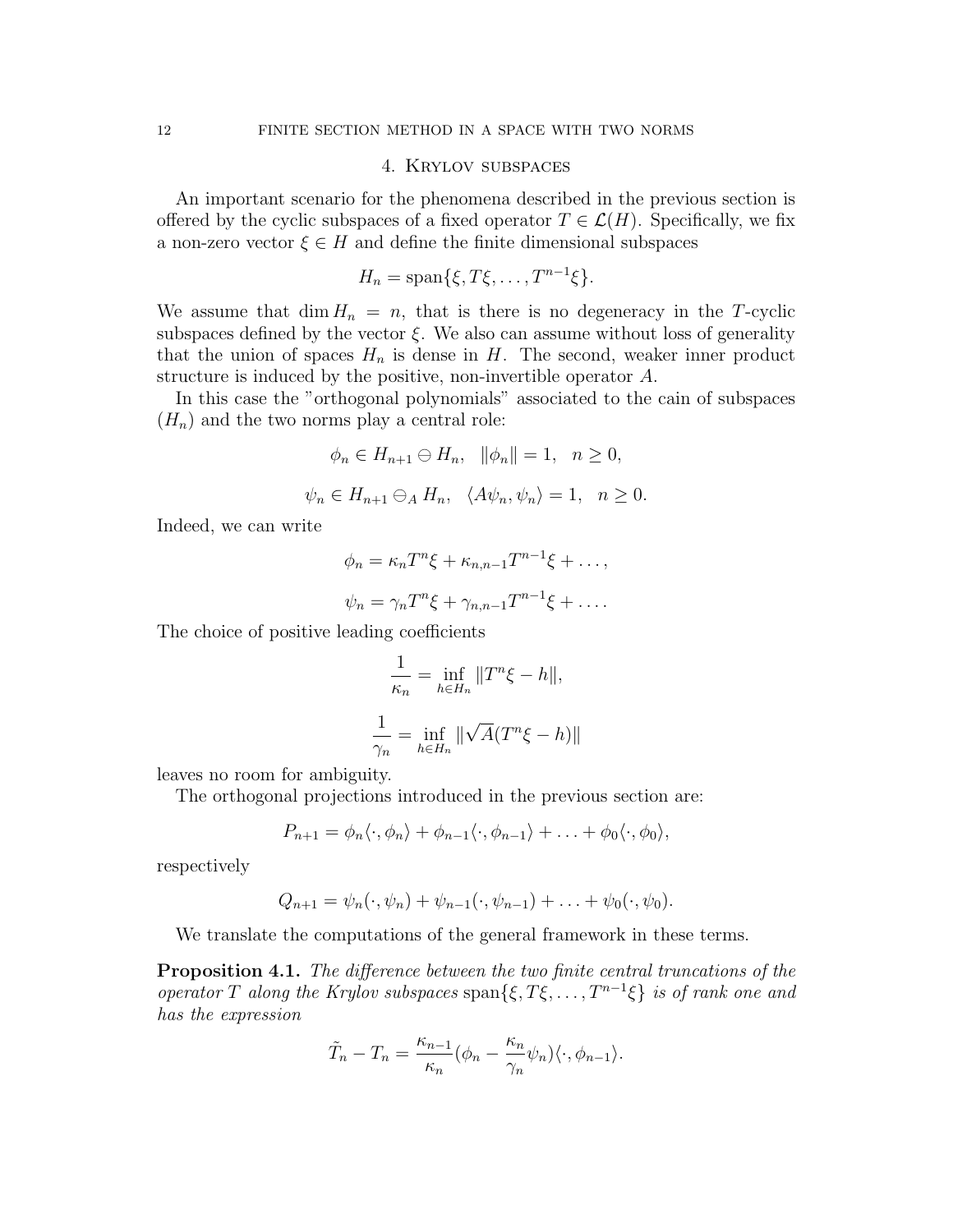Proof. Start with the rank one projection

$$
P_{n+1} - P_n = \phi_n \langle \cdot, \phi_n \rangle
$$

and consider a vector  $h \in H_n$ :

$$
h = h_{n-1}\phi_{n-1} + h_{n-2}\phi_{n-2} + \dots,
$$

where  $h_k = \langle h, \phi_k \rangle$ . Then

$$
(P_{n+1} - P_n)Th = h_{n-1}(P_{n+1} - P_n)T\phi_{n-1} = h_{n-1}\phi_n \langle T\phi_{n-1}, \phi_n \rangle =
$$
  

$$
h_{n-1}\phi_n \langle \kappa_{n-1}T^n \xi + \dots, \phi_n \rangle = h_{n-1}\phi_n \frac{\kappa_{n-1}}{\kappa_n},
$$

due to the orthogonality property of  $\phi_n$ .

Further on, let  $u = A_n^{-1} P_n A \phi_n$ , that is  $u \in H_{n-1}$  and

$$
Au - A\phi_n \perp H_{n-1},
$$

which implies  $\phi_n - u = \lambda \psi_n$ . The comparison of the leading coefficients yields  $\lambda \gamma_n = \kappa_n$ , whence

$$
A_n^{-1} P_n A \phi_n = \phi_n - \frac{\kappa_n}{\gamma_n} \psi_n.
$$

In conclusion

$$
A_n^{-1}P_nA(P_{n+1}-P_n)TP_n = \frac{\kappa_{n-1}}{\kappa_n}(\phi_n - \frac{\kappa_n}{\gamma_n}\psi_n)\langle \cdot, \phi_{n-1}\rangle.
$$

Corollary 4.2. In the conditions of the Proposition,

trace
$$
|\tilde{T}_n - T_n|
$$
 =  $||\tilde{T}_n - T_n|| = \frac{\kappa_{n-1}}{\kappa_n} \sqrt{\frac{\kappa_n^2}{\gamma_n^2} ||\psi_n||^2 - 1}.$ 

Proof. Indeed,

$$
\langle \phi_n, \frac{\kappa_n}{\lambda_n} \psi_n \rangle = 1
$$

therefore

$$
\|\phi_n - \frac{\kappa_n}{\lambda_n} \psi_n\|^2 = \frac{\kappa_n^2}{\gamma_n^2} \|\psi_n\|^2 - 1.
$$

Second, the norm and trace norm coincide on any rank one operator.  $\square$ 

The "orthogonal polynomials" point of view allows a simple interpretation of the LDU decomposition of the operator A. To this aim, we write

<span id="page-13-0"></span>
$$
\phi_n = c_{n,n}\psi_n + c_{n,n-1}\psi_{n-1} + \ldots + c_{n,0}\psi_0, \quad n \ge 0,
$$
\n(4.1)

so that

$$
\langle A\phi_n, \phi_k \rangle = \sum_{j \le n} \sum_{\ell \le k} \langle A\psi_j, \psi_\ell \rangle c_{n,j} \overline{c_{k,\ell}} = \sum_{j \le \min(n,k)} c_{n,j} \overline{c_{k,j}}.
$$

Thus the lower triangular matrix  $C = (c_{n,j})$  satisfies, at all stages  $n \geq 0$ :

$$
A_n = P_n A P_n = P_n C P_n C^* P_n = P_n C C^* P_n.
$$

 $\Box$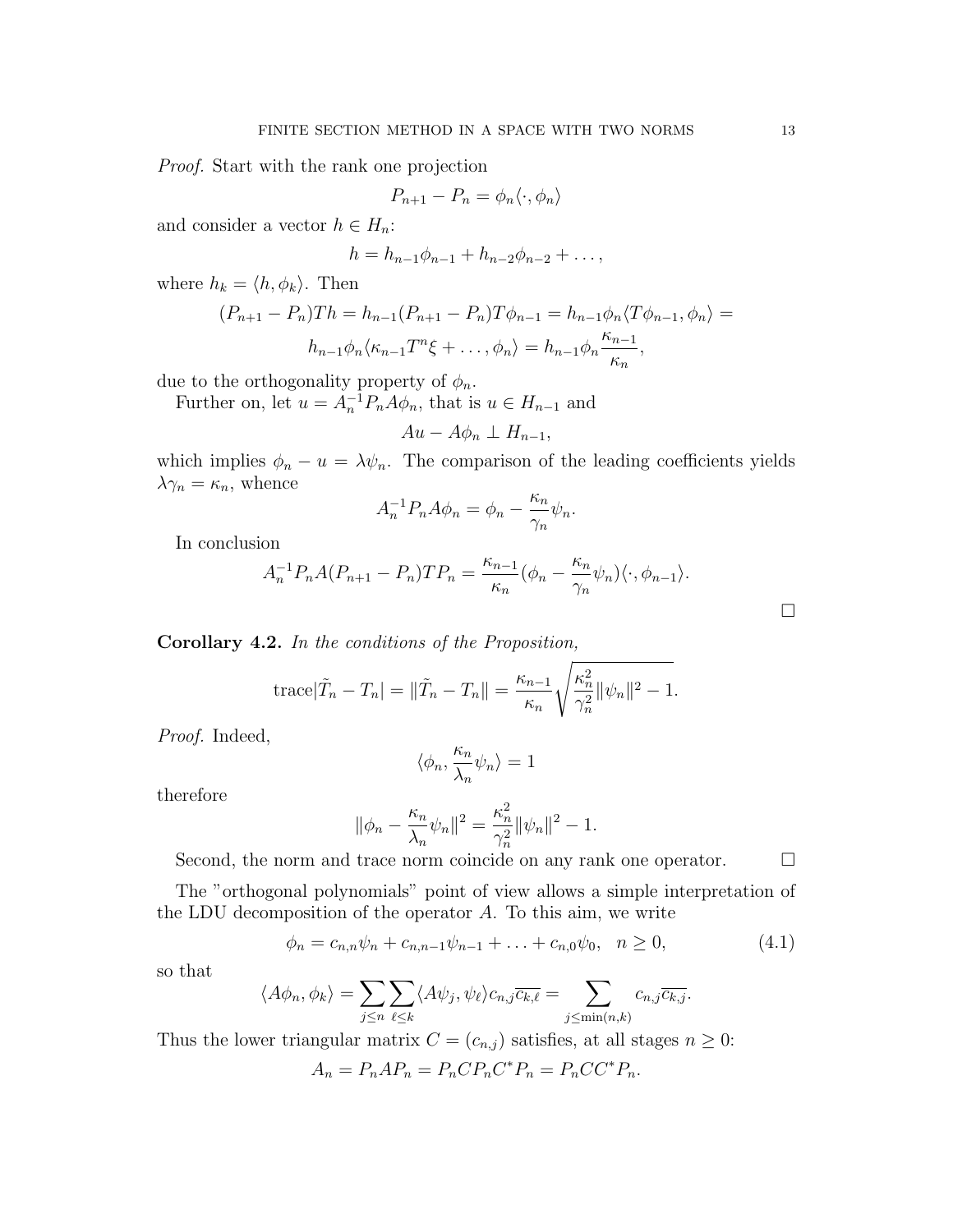That is C represents in the orthonormal basis  $(\phi_n)$  a linear bounded operator, also denoted by C. Let  $C_n = P_n C P_n$ . The diagonal elements are identifiable from the linear decomposition above:

$$
c_{nn} = \frac{\kappa_n}{\gamma_n}.
$$

Also,

$$
\langle A\phi_n, \phi_n \rangle = c_{n,n}^2 + |c_{n,n-1}|^2 + \ldots + |c_{n,0}|^2
$$

and

$$
c_{n,n-1}\psi_{n-1} + \ldots + c_{n,0}\psi_0 = \phi_n - c_{n,n}\psi_n = A_n^{-1}P_nA\phi_n.
$$

Let  $D = \text{diag}(\frac{\kappa_n^2}{\gamma_n^2}),$ , so that there exists a strictly lower diagonal matrix  $L_n$  with the property

$$
C_n = (I + L_n)\sqrt{D_n}, \quad n \ge 0.
$$

Specifically

$$
L_{nj} = \frac{c_{nj}}{c_{jj}}, \quad j < n.
$$

Note that one can recover the entries of the diagonal matrix  $D$  via determinantal formulae:

$$
\det A_{n+1} = \det D_{n+1} = c_{00}c_{11} \dots c_{nn} = \left[\frac{\kappa_0 \kappa_1 \dots \kappa_n}{\gamma_0 \gamma_1 \dots \gamma_n}\right]^2, \tag{4.2}
$$

and

$$
\frac{\kappa_n^2}{\gamma_n^2} = \frac{\det A_{n+1}}{\det A_n}.
$$
\n(4.3)

In this way we recover the LDU decomposition

$$
A_n = C_n C_n^* = (I + L_n) D_n (I + L_n^*).
$$

According to Corollary [3.5,](#page-10-0) a sufficient condition for the asymptotic equivalence of the two sequences of finite central truncations is the finiteness of the Hilbert-Schmidt norm of the infinite matrix L. We state this observation as a partial conclusion of the computations above.

**Proposition 4.3.** Let  $T \in \mathcal{L}(H)$  be a linear bounded operator with cyclic vector  $\xi$  and let A be a positive, non-invertible linear operator on H. The ascending chain of Krylov subspaces of T carries the orthonormal basis  $(\phi_n)_{n=0}^{\infty}$  and the A-orthonormal basis  $(\psi_n)_{n=0}^{\infty}$ . If the transition matrix  $(c_{nj})$  between the two bases  $(4.1)$  satisfies

$$
\sum_{n}\sum_{j\n(4.4)
$$

then the finite central truncations of  $T$  are asymptotically equivalent

$$
\lim_{n \to \infty} ||T_n - \tilde{T}_n|| = 0.
$$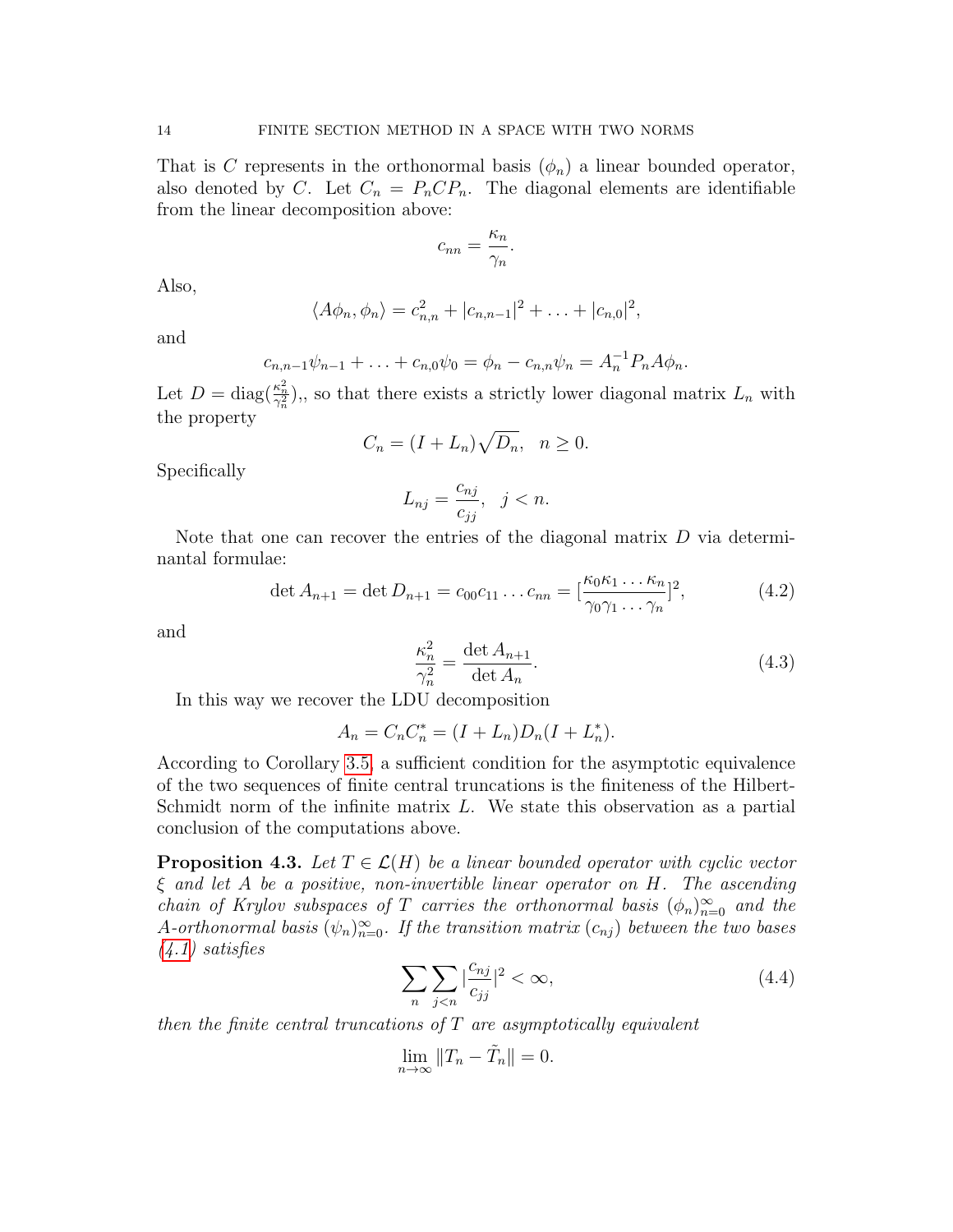Similarly, if we start with the inverse of the transition matrix:

<span id="page-15-0"></span>
$$
\psi_n = b_{nn}\phi_n + b_{n,n-1}\phi_{n-1} + \ldots + b_{n0}\phi_0 \tag{4.5}
$$

we end up with a matrix decomposition

$$
B_n A_n B_n^* = I, \quad n \ge 0.
$$

Since  $B_n$  is a lower triangular matrix, or directly, we infer

$$
B_n C_n = B_n (I + L_n) \sqrt{D_n} = I,
$$

whence

$$
B_n = \sqrt{D_n}^{-1} (I + L_n)^{-1} = \sqrt{D_n}^{-1} (I + M_n)
$$

where  $M_n$  is another strictly lower triangular matrix. Note that L is Hilbert-Schmidt if and only if M is:

$$
M_n = (I + L_n)^{-1} - I = (I + L_n)^{-1} L_n
$$

plus the convergence of  $(I + L_n)^{-1}$  in norm to  $(I + L)^{-1}$ , and vice-versa. Note that

$$
b_{nn} = \frac{\gamma_n}{\kappa_n} = c_{nn}^{-1}.
$$

We conclude that the condition in the statement of the Theorem is equivalent to

$$
\sum_{n}\sum_{j
$$

Along the same lines, we remark that

$$
A_n^{-1}P_nA\phi_n = \phi_n - \frac{\psi_n}{b_{nn}} = -\sum_{j < n} \frac{b_{nj}}{b_{nn}}\phi_j,
$$

and, for every  $n \geq 0$ ,

$$
||A_n^{-1}P_nA\phi_n||^2 = \sum_{j
$$

**Corollary 4.4.** Let, in the condition of the Theorem,  $(b_{nj})$  denote the base change matrix [\(4.5\)](#page-15-0) of the A-orhtonormal basis  $(\psi_n)$  into the orthonormal basis  $(\phi_n)$ . If

$$
\lim_{n}\sum_{j
$$

then

$$
\lim_{n \to \infty} ||T_n - \tilde{T}_n|| = 0.
$$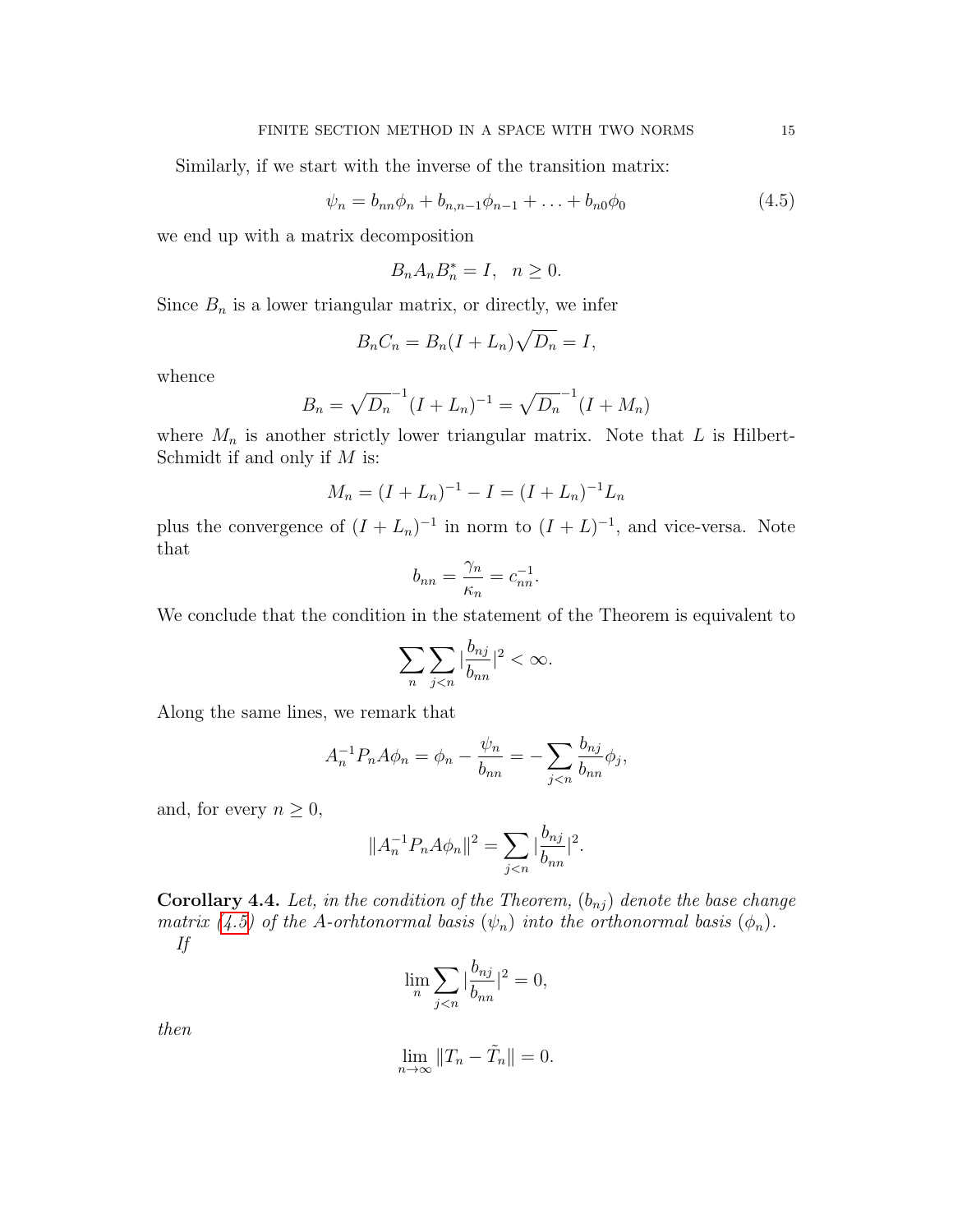*Proof.* To complete the proof we only need to remark that the extra factor  $\frac{\kappa_{n-1}}{\kappa_n}$ in the difference  $T_n - \tilde{T}_n$  is uniformly bounded:

$$
\frac{\kappa_{n-1}}{\kappa_n} = \langle T\phi_{n-1}, \phi_n \rangle \le ||T||.
$$

 $\Box$ 

Next we relax the decay assumption [\(4.8\)](#page-17-0) and state a similar result to the Theorem above, with a weaker conclusion.

**Proposition 4.5.** Let  $T \in \mathcal{L}(H)$  be a linear bounded operator with cyclic vector  $\xi$  and let A be a positive, non-invertible linear operator on H. The ascending chain of Krylov subspaces of T carries the orthonormal basis  $(\phi_n)_{n=0}^{\infty}$  and the A-orthonormal basis  $(\psi_n)_{n=0}^{\infty}$ . If the transition matrix  $(c_{nj})$  between the two bases  $(4.1)$  satisfies

$$
\sup_{j} \left( \sum_{n > j} \frac{|c_{nj}|}{c_{jj}} \right) \sup_{n} \left( \sum_{j < n} \frac{|c_{nj}|}{c_{jj}} \right) < 1,\tag{4.6}
$$

then the finite central truncations of T remain at finite distance

$$
\sup_n ||T_n - \tilde{T}_n|| < \infty.
$$

*Proof.* In order to use Theorem [3.4](#page-8-2) we have to check that the operator  $I + L$  is invertible on  $\ell^2(\mathbf{N})$ , where L has matrix entries  $L_{nj} = \frac{c_{nj}}{c_{nj}}$  $\frac{c_{nj}}{c_{jj}}$  for  $j < n$  and zero otherwise. We use Schur's boundedness criterion:

$$
||L\xi||^2 = \sum_{n} |\sum_{j  

$$
M \sum_{j  

$$
= \sup_n (\sum_{ii} \frac{|c_{nj}|}{n}).
$$
$$
$$

where  $M$  $\left(\sum_{j < n}\right)$  $c_{jj}$ ) and  $N = \sup_j(\sum_{n>j}$  $c_{jj}$ 

As not always a complete hold of the orthogonal polynomial coefficients is available, a sufficient criterion for the asymptotic equivalence of finite central truncations is stated below. Note that this affects solely the weaker norm A and not the operator T.

<span id="page-16-0"></span>**Proposition 4.6.** Let  $(H_n)_{n=0}^{\infty}$  be an ascending chain of subspaces of a complex Hilbert space H, satisfying dim  $H_n = n$  for all  $n \geq 0$ . Let  $P_n$  denote the orthogonal projection on  $H_n, n \geq 0$ , respectively, and denote by  $(\phi_n)_{n=0}^{\infty}$  the associated orthonormal basis:  $H_n = \text{span}\{\phi_0, \phi_1, \ldots, \phi_{n-1}\}.$ 

Assume  $A \in \mathcal{L}(H)$  is a positive, bounded linear operator with matrix entries  $a_{k\ell} = \langle A\phi_k, \phi_\ell \rangle, \; k, \ell \geq 0.$  If

$$
\sup_{k<\ell} \frac{a_{\ell\ell}}{a_{kk}} < \infty \tag{4.7}
$$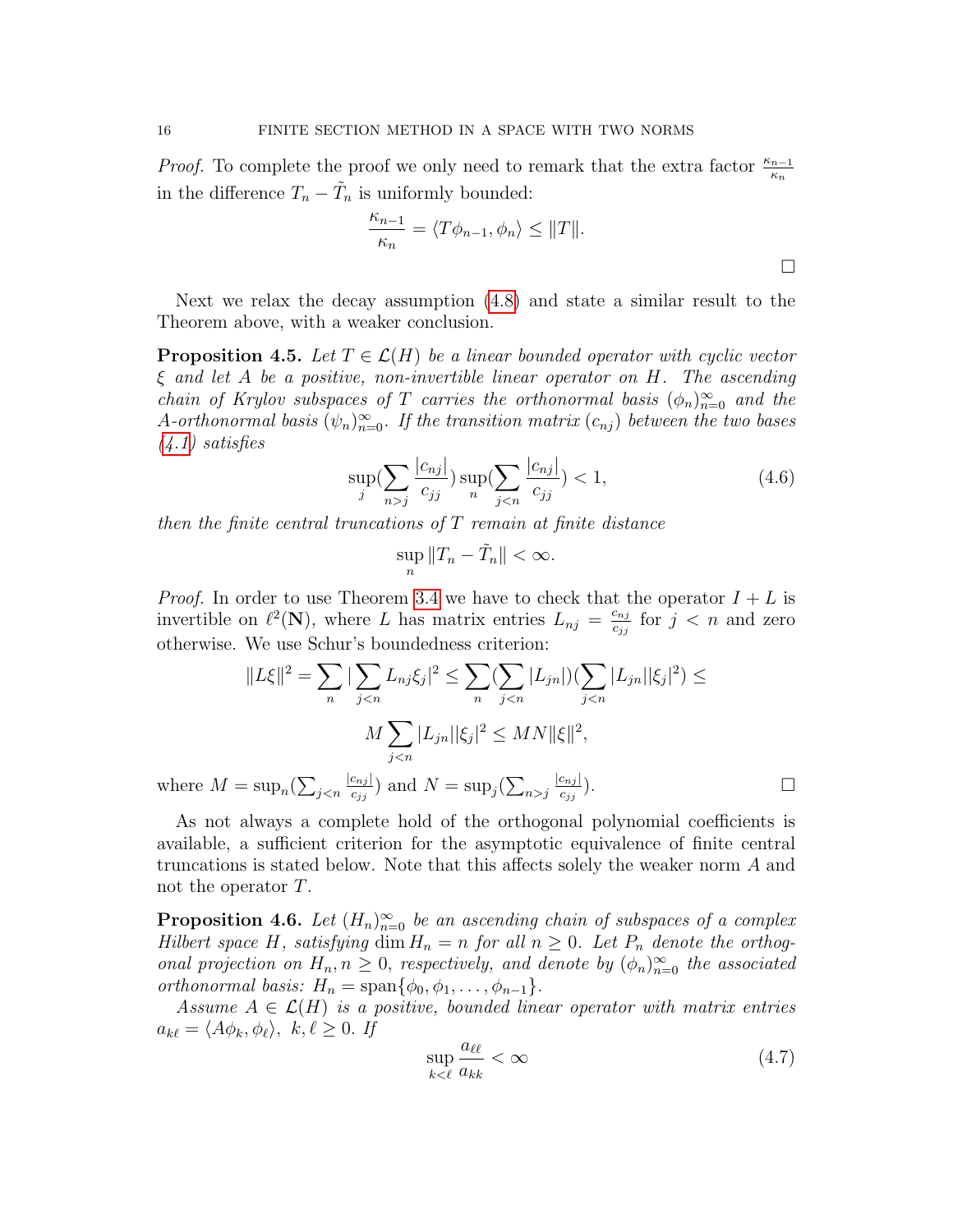and

<span id="page-17-0"></span>
$$
\sum_{k<\ell} \frac{|a_{k\ell}|^2}{a_{kk}a_{\ell\ell}} < \infty \tag{4.8}
$$

then the central truncations  $A_n = P_n A P_n$  satisfy

$$
\lim_{n} A_{n}^{-1} P_{n} A (P_{n+1} - P_{n}) = 0.
$$

*Proof.* Since a is a positive operator, the diagonal entries  $a_{nn}$  are all positive. Denote by  $D = \text{diag}(\sqrt{a_{00}}, \sqrt{a_{11}}, \sqrt{a_{22}}, ...)$  the square root of the diagonal of A. We can factor

$$
A = D(I + S)D
$$

with the matrix  $B$  of entries

$$
s_{k\ell} = \frac{a_{k\ell}}{\sqrt{a_{kk}}\sqrt{a_{\ell\ell}}}, k \neq \ell,
$$

and zero on the diagonal.

Assumption [4.8](#page-17-0) is equivalent to B being Hilbert-Schmidt. According to the main factorization theorem (see for instance [\[9\]](#page-31-7) Chapter IV) there exists a Hilbert-Schmidt operator L which is strictly lower triangular with respect to the chain  $(H_n)$ , with the property

$$
I + S = (I + L)E(I + L^*),
$$

where  $E$  is a diagonal operator. As remarked in Section 2, one finds in this case

$$
\lim_{n}||(I_{n}+S_{n})^{-1}P_{n}(I+S)(P_{n+1}-P_{n})||=0.
$$

To infer a similar conclusion for the operator  $A$  we start by the identities:

$$
A_n = D_n(I_n + S_n)D_n,
$$

and

$$
D(P_{n+1} - P_n) = \sqrt{a_{nn}} (P_{n+1} - P_n), \ n \ge 0.
$$

Whence

$$
A_n^{-1}P_nA(P_{n+1} - P_n) = D_n^{-1}(I_n + S_n)^{-1}D_n^{-1}D_nP_n(I + S)(P_{n+1} - P_n)\sqrt{a_{nn}} =
$$
  

$$
\text{diag}\left(\frac{a_{nn}}{a_{00}}, \dots, \frac{a_{nn}}{a_{(n-1)(n-1)}}\right)^{1/2}(I_n + S_n)^{-1}P_n(I + S)(P_{n+1} - P_n).
$$

The boundedness assumption in the statement takes over and finishes the proof.  $\Box$ 

We can reformulate the above result in terms of bases of vectors. Recall that  $(\phi_n)_{n=0}^{\infty}$  is the orthonormal basis subjacent the chain  $(H_n)_{n=0}^{\infty}$ , while  $(\psi_n)_{n=0}^{\infty}$  is the ON basis in the weaker A-norm, with respect to the same chain. The second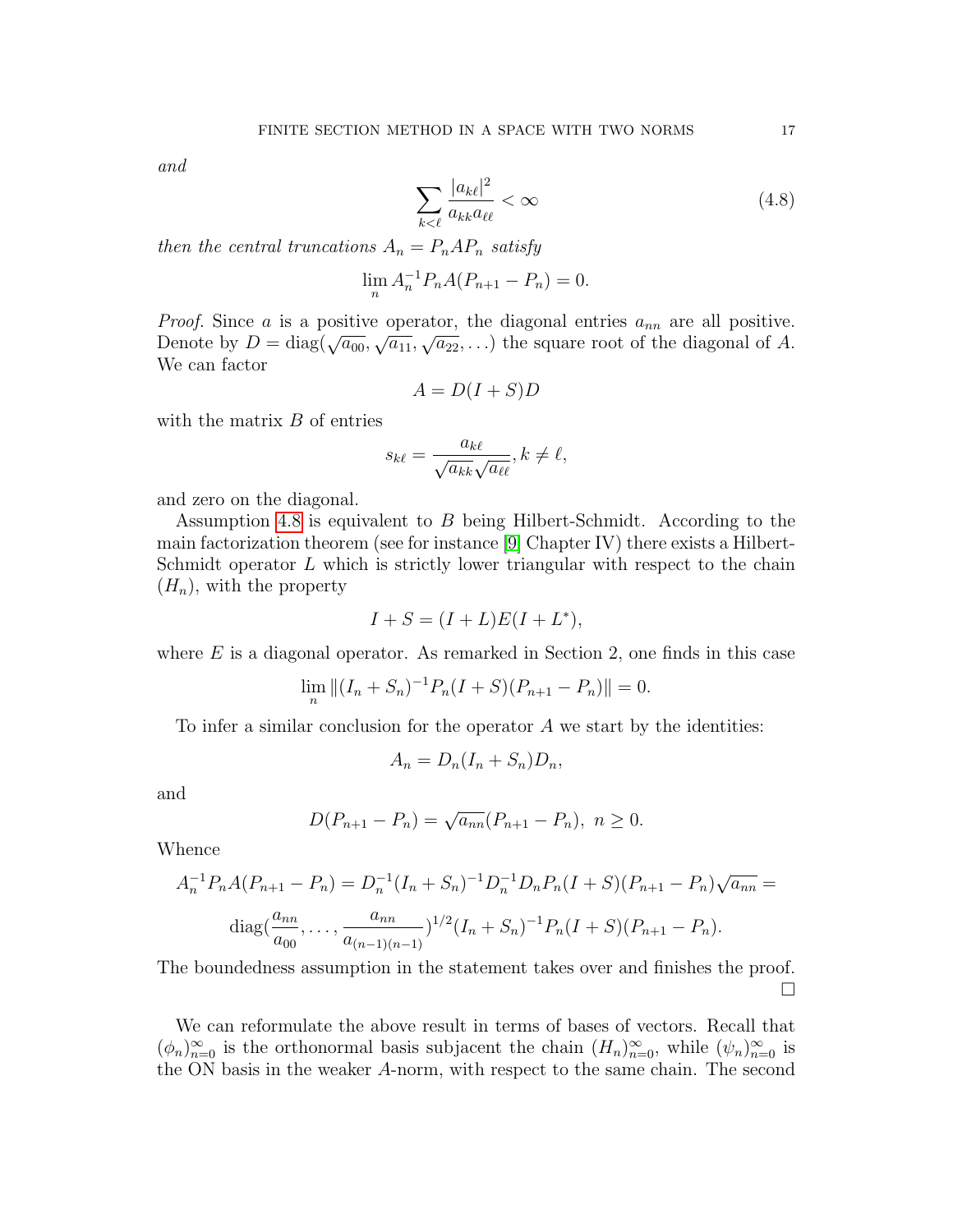condition in the statement of the Proposition simply states that the matrix formed by the cosine values with respect to the A-norm

$$
\cos(\phi_k, \phi_\ell)_A = \frac{\langle A\phi_k, \phi_\ell \rangle}{\|\phi_k\|_A \|\phi_\ell\|_A}, \quad k, \ell \ge 0,
$$

is a Hilbert-Schmidt perturbation of the identity matrix. In other terms, the vectors  $\frac{\phi_k}{\|\phi_k\|_A}$  form a Bari basis of the weaker norm Hilbert space K. A Bari basis, in the terminology of Krein, is a Riesz basis which is quadratically close to an orthonormal basis, see [\[3,](#page-30-5) [8\]](#page-31-6).

Regardless to say that, conform to Theorem [3.3,](#page-7-1) in all scenarios considered in this section the counting measures of the finite central truncations in the two norms will have gravi-equivalent cluster points in the weak-∗ topology, that is limiting measures with the same logarithmic potentials at infinity.

#### 5. Examples

5.1. Hardy space operators. Let  $H^2(r\mathbb{D})$  denote the Hardy space of the disk centered at  $z = 0$  and of radius  $r > 0$ . That is the space of Fourier series with non-negative coefficients

$$
f(re^{i\theta}) = \sum_{k=0}^{\infty} c_k r^k e^{ik\theta},
$$

which are square summable:

$$
||f||_r^2 = \sum_{k=0}^{\infty} |c_k|^2 r^{2k} < \infty.
$$

Then  $f(z) = \sum_{k=0}^{\infty} c_k z^k$  is an analytic function in the open disk rD, with nontangential boundary values  $f(re^{i\theta})$ .

It is relevant for our study to remark that the monomials  $z^k, k \geq 0$ , are simultaneously orthogonal on all disks  $r\mathbb{D}$ . In addition, the norms  $||f||_r^2$  are nondecreasing as functions of  $r > 0$ . Let  $H_n = \text{span}\{1, z, \ldots, z^{n-1}\}\$  denote the subspace of polynomials of degree less than  $n$ .

Fix a values  $0 < r < 1$  and consider the Hilbert space  $H^2(\mathbb{D})$  and the weaker norm  $\|\cdot\|_r$  on it, giving rise by completion to the Hilbert space  $H^2(r\mathbb{D})$ . The positive, compact and diagonal operator

$$
D = diag(1, r^2, r^4, r^6, \ldots)
$$

links, in the spirit of the present note, the two norms:

$$
\langle Df, f \rangle = \langle f, f \rangle_r.
$$

Let  $T: H^2(\mathbb{D}) \longrightarrow H^2(\mathbb{D})$  denote an *arbitrary* linear and bounded operator, and let  $T_n$ ,  $\tilde{T}_n$  denote its finite central truncations with respect to the chain  $(H_n)$ , in the norms  $\|\cdot\|_1$ , respectively  $\|\cdot\|_r$ . Corollary [3.5](#page-10-0) implies then  $T_n = \tilde{T}_n$ . This shows that the asymptotic values of the spectra of the truncations  $T_n$  have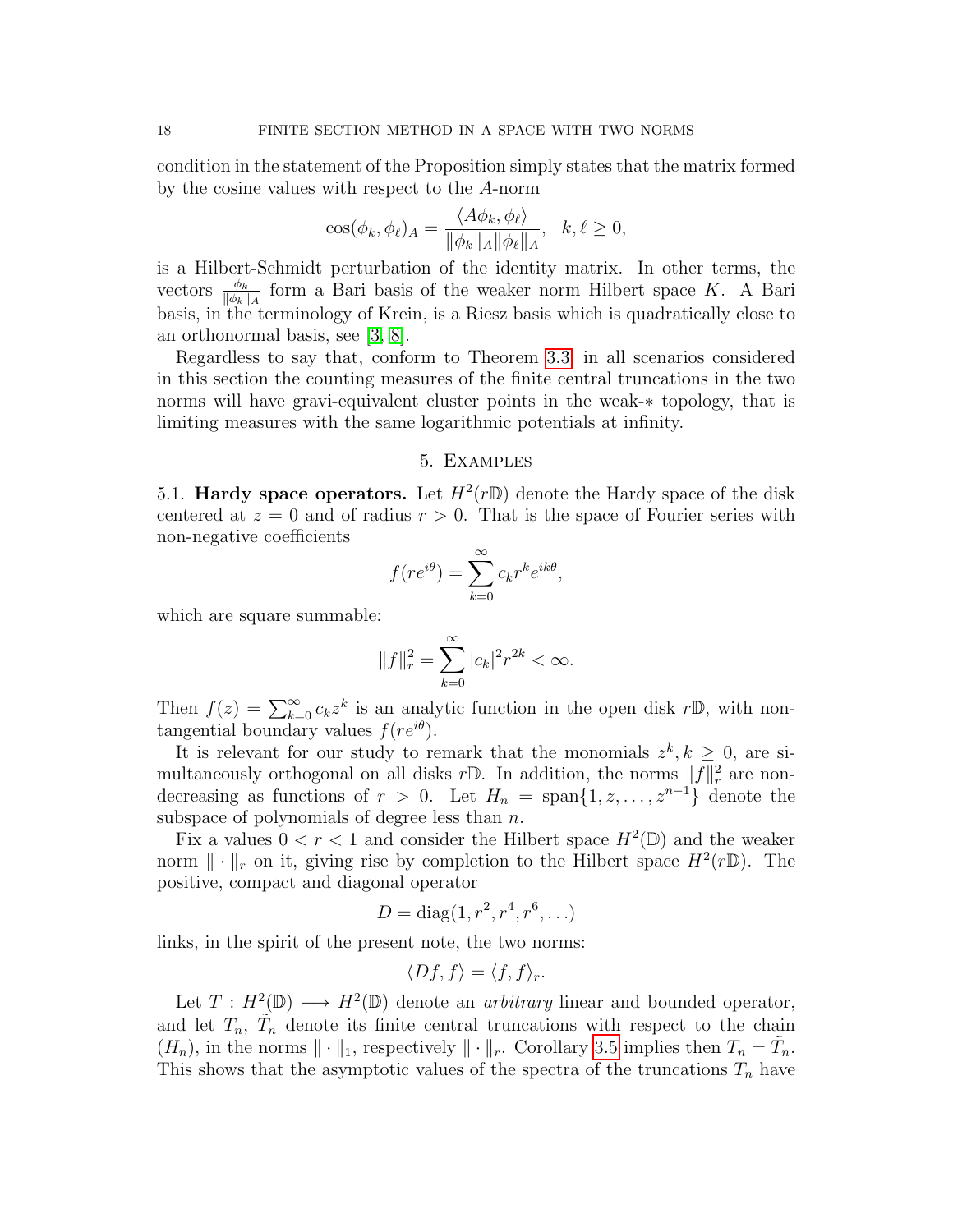very little to do with the spectrum of  $T$ . Indeed, consider an analytic Toeplitz operator, that is the multiplier  $T = M_F$  with a bounded analytic function, defined in a neighborhood of the closed unit disk. Then the operator

$$
T: H^2(\mathbb{D}) \longrightarrow H^2(\mathbb{D})
$$

is subnormal and has spectrum equal to  $F(\overline{\mathbb{D}})$ , while

$$
T: H^2(r\mathbb{D}) \longrightarrow H^2(r\mathbb{D})
$$

has spectrum equal to  $F(r\overline{\mathbb{D}})$ .

Originally, this invariance phenomenon was discovered on Toeplitz matrices by Schmidt and Spitzer [\[16\]](#page-31-9), and led to a fascinating, yet far from being complete, analysis of the respective eigenvalue distribution, see [\[5\]](#page-30-1).

Remark that instead of a second Hardy space  $H^2(r\mathbb{D})$  we can take any Hilbert space of analytic functions on the disk  $r\mathbb{D}$  which admits the monomials as an orthogonal basis. As for instance a Bergman type space with a rotationally invariant weight. Next we exploit Theorem [4.8](#page-17-0) in the same context.

Let  $L(z,\overline{w})$  be a positive semi-definite function, analytic in  $z, |z| < \frac{1}{r}$  $\frac{1}{r}$  and antianalytic in  $w, |w| < \frac{1}{r}$ <sup>1</sup>/<sub>r</sub>, continuous on the closed bidisk  $\frac{1}{r}$   $\overline{D}$  ×  $\frac{1}{r}$  $\overline{D}$ . We define the positive semi-definite, Hilbert-Schmidt operator  $S \in \mathcal{L}(H^2(\mathbb{D}))$  by

$$
(Sf)(z) = \int_{\mathbb{T}} L(z, \overline{w}) f(w) \frac{dw}{iw}, \quad f \in H^{2}(\mathbb{D}).
$$

With the choice of the diagonal operator  $D$  as before, we want to assure the continuity of  $F =$ √  $\overline{D}^{-1}S$ ≀µ<br>∕ D, that is of the integral operator

$$
(Ff)(z) = \int_{\mathbb{T}} L(\frac{z}{r}, \overline{w}) f(rw) \frac{dw}{iw} = \int_{\mathbb{T}} L(\frac{z}{r}, \frac{\overline{u}}{r}) f(u) \frac{du}{iu}.
$$

But F is Hilbert-Schmidt on the Hardy space due to the continuity assumption on the kernel L.

Let  $(Af)(z) = f(rz) + (Sf)(z)$ ,  $f \in H^2(\mathbb{D})$ , and consider the weaker norm  $||f||_A^2 = \langle Af, f \rangle$ . Theorem [4.8](#page-17-0) implies then that for an arbitrary operator  $T \in$  $\mathcal{L}(H^2(\mathbb{D}))$  the finite central truncations with respect to the chain of polynomial spaces  $(H_n)$  and the norms  $\|\cdot\|$ ,  $\|\cdot\|_A$  are asymptotically equivalent. Note that the norm  $\lVert \cdot \rVert_A$  is equivalent to  $\lVert \cdot \rVert_r$ , but the monomials are no longer orthogonal in the inner product induced by the operator A.

A different example on Hardy space, this time exploiting Theorem [3.3,](#page-7-1) can be constructed as follows. For a function  $f \in H^2(\mathbb{D})$  we denote by  $\hat{f}(n)$  its Fourier transform, that is  $(\hat{f}(n))$  are the coefficients of the Taylor expansion of f at  $z = 0$ :

$$
f(z) = \hat{f}(0) + \hat{f}(1)z + \hat{f}(2)z^2 + \dots
$$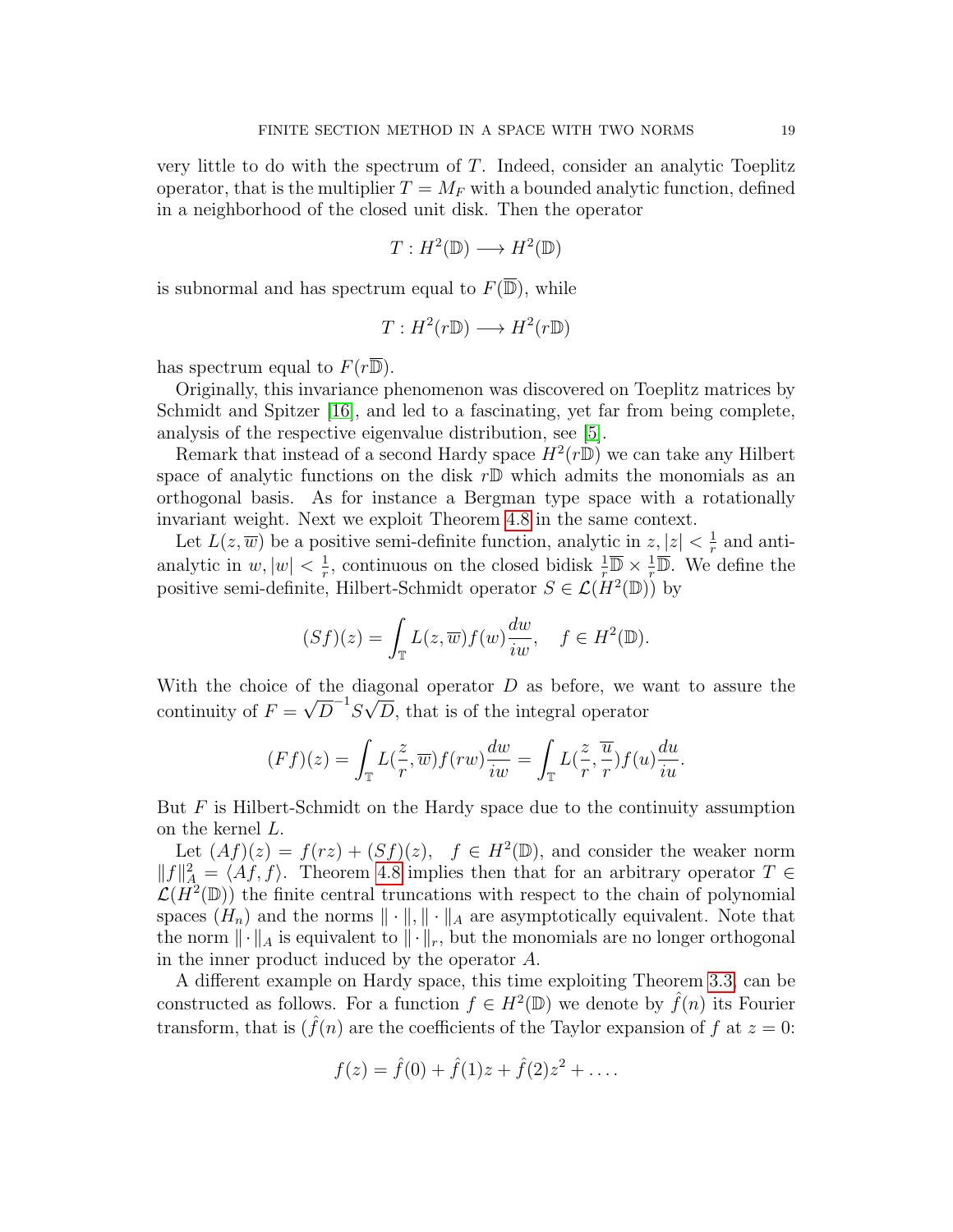Consider a bounded analytic function in the disk  $h \in H^{\infty}(\mathbb{D})$  subject to the normalization  $||h||_{\infty} = \sup_{|z| < 1} |h(z)| < 1$ . We define the Toeplitz operator

$$
(Rf)(z) = f(z) + \frac{1}{2\pi} \int_{\mathbf{T}} \frac{\overline{h(\zeta)}f(\zeta)}{\zeta - z} \frac{d\zeta}{i\zeta}, \quad f \in H^2, \ |z| < 1.
$$

The matrix associated to R in the orthonormal basis  $(z^n)$  is of the form  $I + L^*$ , where L is strictly lower-triangular and strictly contractive  $||L|| < 1$ . Let  $(\gamma_n)$ denote an arbitrary sequence of positive numbers, converging to zero. We define the weaker norm on Hardy space by

$$
\langle Af, f \rangle = \sum_{n=0}^{\infty} \gamma_n |\widehat{Rf}(n)|^2, \quad f \in H^2.
$$

Then Theorem [3.3](#page-7-1) asserts that any Hessenberg matrix

$$
T = \left(\begin{array}{cccc} t_{00} & t_{01} & t_{02} & t_{03} & \dots \\ t_{10} & t_{11} & t_{12} & t_{13} \\ 0 & t_{21} & t_{22} & t_{23} & \dots \\ 0 & 0 & t_{32} & t_{33} & \dots \\ \vdots & \vdots & \ddots & \ddots & \ddots \end{array}\right),
$$

bounded as an operator in the  $\ell^2$ -norm, has the central finite truncations  $(T_n)$ and  $(\tilde{T}_n)$  at uniform distance:

$$
\sup_n ||T_n - \tilde{T}_n|| < \infty.
$$

Moreover, if the sub diagonal of T converges to zero:  $\lim_{n \to \infty} t_{n+1,n} = 0$ , then

$$
\lim_{n} \|T_n - \tilde{T}_n\| = 0.
$$

In both cases, the counting measures of the spectra of  $T_n$ , respectively  $\tilde{T}_n$  will have limit measures with the same logarithmic poet tail at infinity.

5.2. Weighted  $\ell^2$ -spaces. We start with a positive, bounded weight  $w : \mathbb{Z}^n \longrightarrow$ R. The norm

$$
||f||_{w}^{2} = \sum_{\alpha \in \mathbb{Z}^{n}} w(\alpha) |f_{\alpha}|^{2}, \quad f = (f_{\alpha}),
$$

is continuous on  $\ell^2(\mathbb{Z}^n)$ , and in general weaker than the standard norm

$$
||f||^2 = \sum_{\alpha \in \mathbb{Z}^n} |f_{\alpha}|^2, \quad f = (f_{\alpha}).
$$

Denoting by  $(e_{\alpha})_{\alpha \in \mathbb{N}^n}$  the standard orthonormal basis on  $\ell^2(\mathbb{Z}^n)$ , we find that the norm  $\|\cdot\|_w$  is implemented by the diagonal operator  $D = \text{diag}(\sqrt{w(\alpha)})$ . Given an order on  $\mathbb{Z}^n$ , for instance derived from the lexicographical order of the positive orthant, we define the finite dimensional subspaces

$$
H_{\beta} = \text{span}\{e_{\alpha}, \ \alpha < \beta\}.
$$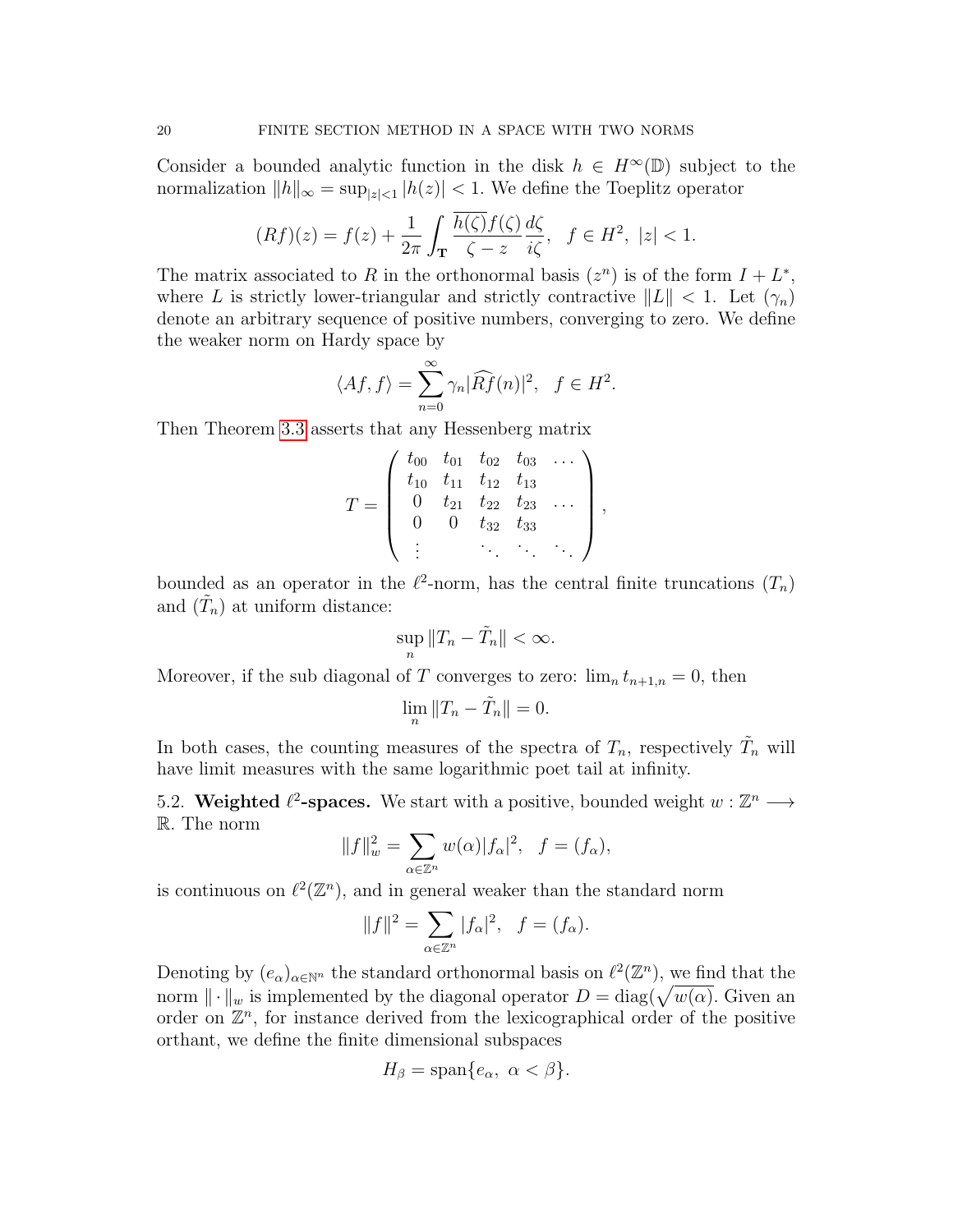Given a linear bounded operator T on  $\ell^2(\mathbb{Z}^n)$ , we discover the rather tautological fact that the finite central truncations of T with respect to the chain of subspaces  $H_{\alpha}$ ,  $\alpha \in \mathbb{Z}^n$ , in the two norms  $\|\cdot\|$ ,  $\|\cdot\|_w$  are identical. This observation can be proved directly, as  $f_{\alpha} = \frac{e_{\alpha}}{\sqrt{w(\alpha)}}$  is the orthonormal system of vectors in the weaker norm:

$$
(x, f_{\alpha})f_{\alpha} = \frac{\langle Dx, e_{\alpha} \rangle e_{\alpha}}{w(\alpha)} = \frac{\langle x, De_{\alpha} \rangle e_{\alpha}}{w(\alpha)} = \langle x, e_{\alpha} \rangle e_{\alpha}.
$$

As an application we consider the chain of Sobolev spaces on the torus  $\mathbb{T}^n$ . The Fourier system  $\exp(\alpha \cdot)$ ,  $\alpha \in \mathbb{Z}^n$  is orthogonal on every Sobolev space. Let  $P(x, D)$  denote a pseudo-differential operator of order zero, on  $\mathbb{T}^n$ . According to the observation above, the finite central truncations of  $P(x, D)$  with respect to the Fourier orthogonal system is independent of the order of the Sobolev space norm in which is computed. Specifically, the linear bounded operators

$$
P(x, D) : H^s(\mathbb{T}^n) \longrightarrow H^s(\mathbb{T}^n)
$$

have the same finite central truncations along the chain of Fourier modes of increasing higher frequency, *independent* of the order  $s \in \mathbb{R}$ .

5.3. Jacobi matrices. Let  $\mu$  be a positive measure supported on a bounded interval  $[0, a]$  of the real axis. The operator of multiplication by the variable  $A = M_x$  is positive, bounded and injective as soon as  $\mu$  does not have a point mass at zero. We will take  $H = L^2(\mu)$  and for the A-norm we consider the space  $K = L<sup>2</sup>(x\mu)$ . The filtration given by polynomials and their degrees

$$
H_n = \{ p \in \mathbf{C}[z]; \ \deg p \le n - 1 \}, \ n \ge 0,
$$

produces systems of orthonormal polynomials  $(\phi_n) \subset L^2(\mu)$  and  $(\psi_n) \subset L^2(x\mu)$ . The positive operator  $A = M_x$  of multiplication by the variable has a three diagonal matrix representation with respect to the basis of  $\mu$ -orthogonal polynomials  $(\phi_i)$ :

$$
xp_j(x) = b_{j+1}p_{j+1}(x) + a_jp_j(x) + b_jp_{j-1}(x), \ \ j \ge 0.
$$

Note that in this case the orthogonal projections  $P_n$  onto the subspaces  $H_n$  in the chain satisfy

$$
P_n A (I - P_n) = P_n A (P_{n+1} - P_n), \quad n \ge 0.
$$

Let  $T \in \mathcal{L}(L^2(\mu))$  be any linear bounded operator. In view of the proof of Lemma [3.1](#page-5-0) we infer

$$
T_n - \tilde{T}_n = A_n^{-1} P_n A (I - P_n) T P_n = A_n^{-1} P_n A (P_{n+1} - P_n) T P_n
$$

hence

$$
\lim_n \|T_n - \tilde T_n\| = 0
$$

as soon as

$$
\lim_{n} \|A_{n}^{-1}P_{n}A(P_{n+1} - P_{n})\| = 0.
$$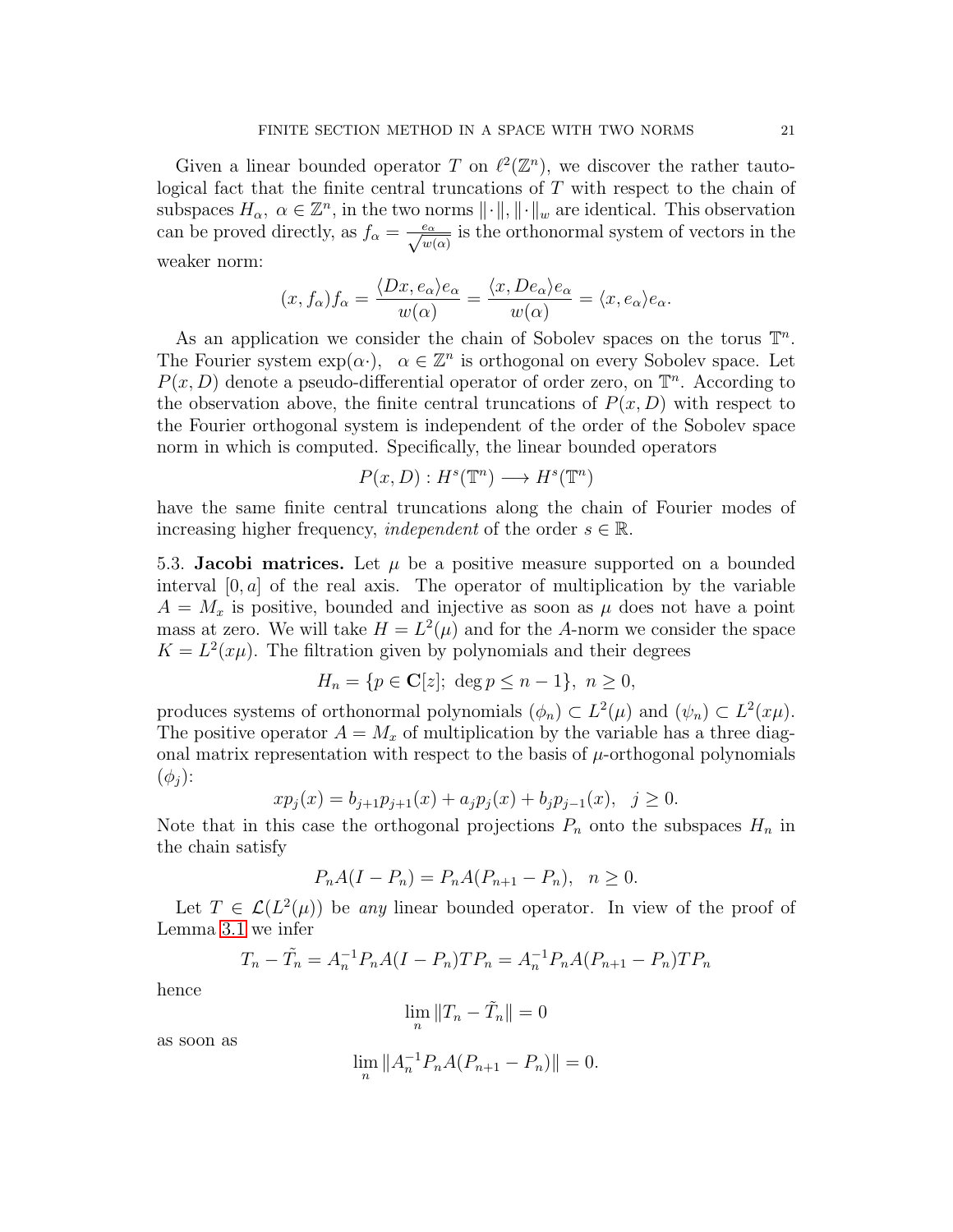Summing-up we have obtained the following result.

Proposition 5.1. Let

$$
A = \begin{pmatrix} b_0 & a_1 & 0 & 0 & \cdots \\ \overline{a_1} & b_1 & a_2 & 0 & \cdots \\ 0 & \overline{a_2} & b_2 & a_3 & \cdots \\ 0 & 0 & \overline{a_3} & b_3 & \cdots \\ \vdots & \vdots & \ddots & \ddots & \ddots \end{pmatrix}
$$

be a positive Jacobi matrix subject to the conditions

$$
b_{n+1} \le b_n, \quad n \ge 0
$$

and

$$
\sum_{k=1}^{\infty} \frac{|a_k|^2}{b_{k-1}b_k} < \infty.
$$

Then any linear bounded operator  $T : \ell^2(\mathbf{N}) \longrightarrow \ell^2(\mathbf{N})$  has asymptotically equivalent truncations with respect to the main diagonal, in the  $\ell^2$ , respectively A-norms.

The most interesting case is a compact and positive Jacobi matrix A, and this is directly linked to Stieltjes famous memoir devoted to continued fractions and their convergence domains. Under these assumptions the original measure  $\mu$  is discrete, with only  $x = 0$  as accumulation point of its point masses  $\lambda_k > 0$ . Specifically

$$
||f||^{2} = \int |f|^{2} d\mu = \sum_{k=1}^{\infty} \gamma_{k} |f(\lambda_{k})|^{2},
$$

is the original norm, while the weaker one is

$$
||f||_A^2 = \sum_{k=1}^{\infty} \gamma_k \lambda_k^2 |f(\lambda_k)|^2.
$$

The weights  $(\gamma_k)$  above are positive and constrained by the two assumptions in the Proposition. For details, examples and ample references on compact Jacobi matrices see [\[18\]](#page-31-10).

5.4. Integral kernels. I (Discrete chains). Let  $\mu$  be a positive measure with compact support in C. We consider the Lebesgue space  $L^2(\mu)$  and the closure of complex polynomials  $H = P^2(\mu)$  in its norm. The chain of subspaces defined by the degree filtration

$$
H_n = \{ p \in \mathbf{C}[z]; \ \deg p \le n \}, \ n \ge 0,
$$

is dense in H, and we assume it is non-stationary, that is the measure  $\mu$  has infinite support.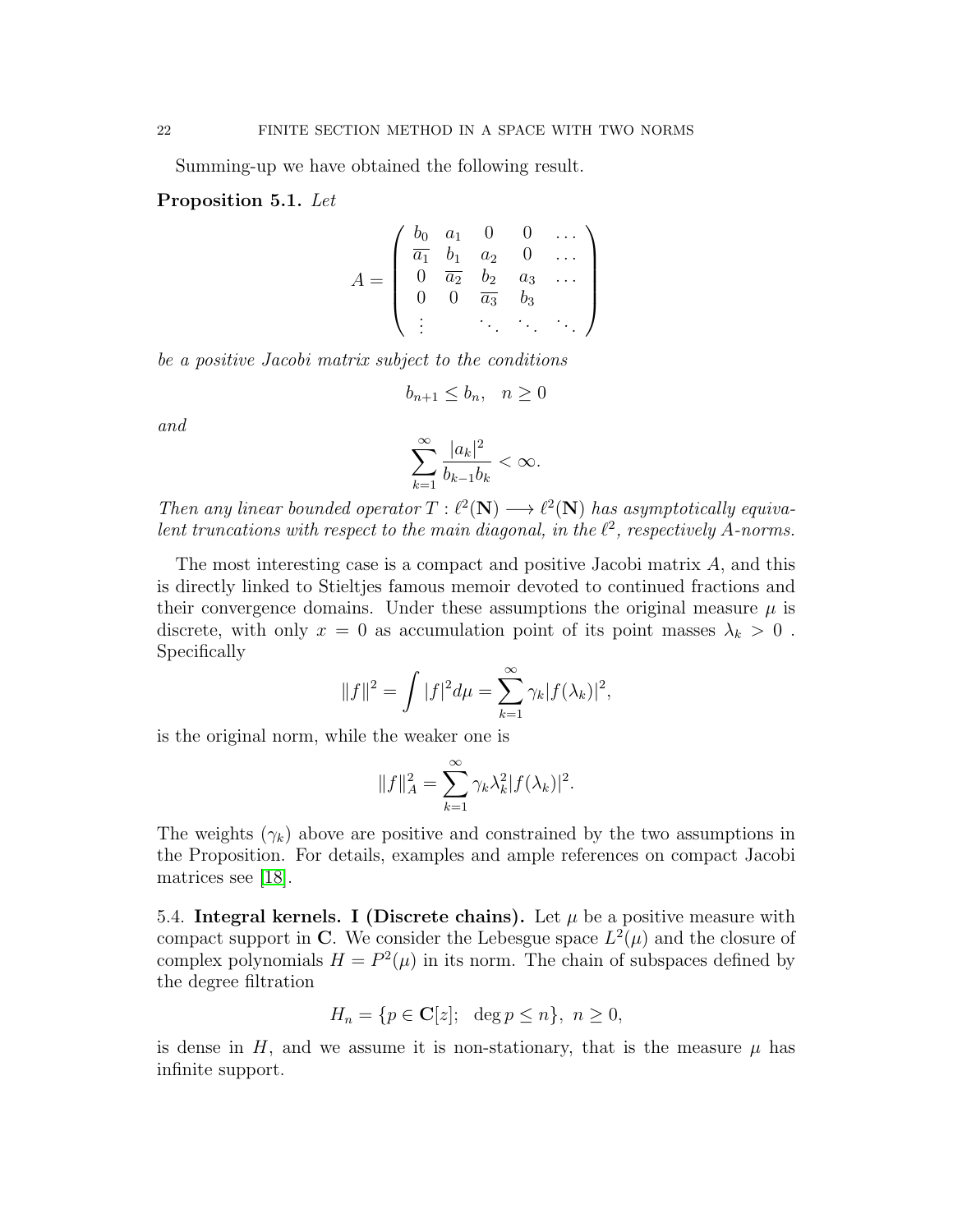Let  $K(z, w) = \sum_{j=0}^{\infty} P_j(z) \overline{P_j(w)}$  be a positive semi-definite kernel, obtained as an infinite sum of non-negative rank-one kernels with polynomial components  $P_j$ . We impose the Hilbert-Schmidt condition

$$
\sum_{j=0}^{\infty} \|P_j\|^2 < \infty.
$$

In this way the integral operator

$$
(Af)(z) = \int K(z, w) f(z) d\mu(z), \quad f \in H,
$$

is compact and non-negative. We also assume that the system  $(P_i)$  is complete in  $H$ , that is the range of  $A$  is dense in  $H$ , hence its kernel is trivial.

We denote as before by  $(\phi_n)_{n=0}^{\infty}$  the sequence of orthonormal polynomials in the metric of  $H$ . The matrix associated to  $A$  in this basis is

$$
a_{j\ell} = \langle A\phi_j, \phi_\ell \rangle = \sum_k \langle \phi_j, P_k \rangle \langle P_k, \phi_\ell \rangle.
$$

The diagonal entries are

$$
a_{jj} = \sum_{k=0}^{\infty} |\langle \phi_j, P_k \rangle|^2 = ||P_k||^2.
$$

The two assumptions in Theorem [4.6](#page-16-0) become

<span id="page-23-0"></span>
$$
\sup_{j<\ell} \frac{\|P_{\ell}\|}{\|P_j\|} < \infty,\tag{5.1}
$$

and

<span id="page-23-1"></span>
$$
\sum_{j<\ell} \langle \frac{\phi_j}{\|P_j\|}, P_k \rangle \langle P_k, \frac{\phi_\ell}{\|P_\ell\|} \rangle < \infty. \tag{5.2}
$$

Assume in addition that

$$
\deg P_k = k, \ \ k \ge 0.
$$

Then

$$
\langle \phi_j, P_k \rangle = 0
$$

as soon as  $j > k$ . Whence we derive the sufficient inequality

<span id="page-23-2"></span>
$$
\sum_{j} \sum_{k>j} \frac{\|P_k\|^2}{\|P_j\|^2} < \infty \tag{5.3}
$$

for both conditions  $(5.1)$  and  $(5.2)$  to hold.

In conclusion, in the presence of a Hilbert-Schmidt integral operator A with kernel  $K(z, w) = \sum_{k} P_k(z) P_k(w)$  with  $\deg P_k \leq k, k \geq 0$ , Theorem [4.6](#page-16-0) shows that every linear bounded operator  $T: P^2(\mu) \longrightarrow P^2(\mu)$  subject to the Hessenberg matrix condition

$$
\deg(Tp) \le \deg(p) + 1, \ \ p \in \mathbf{C}[z],
$$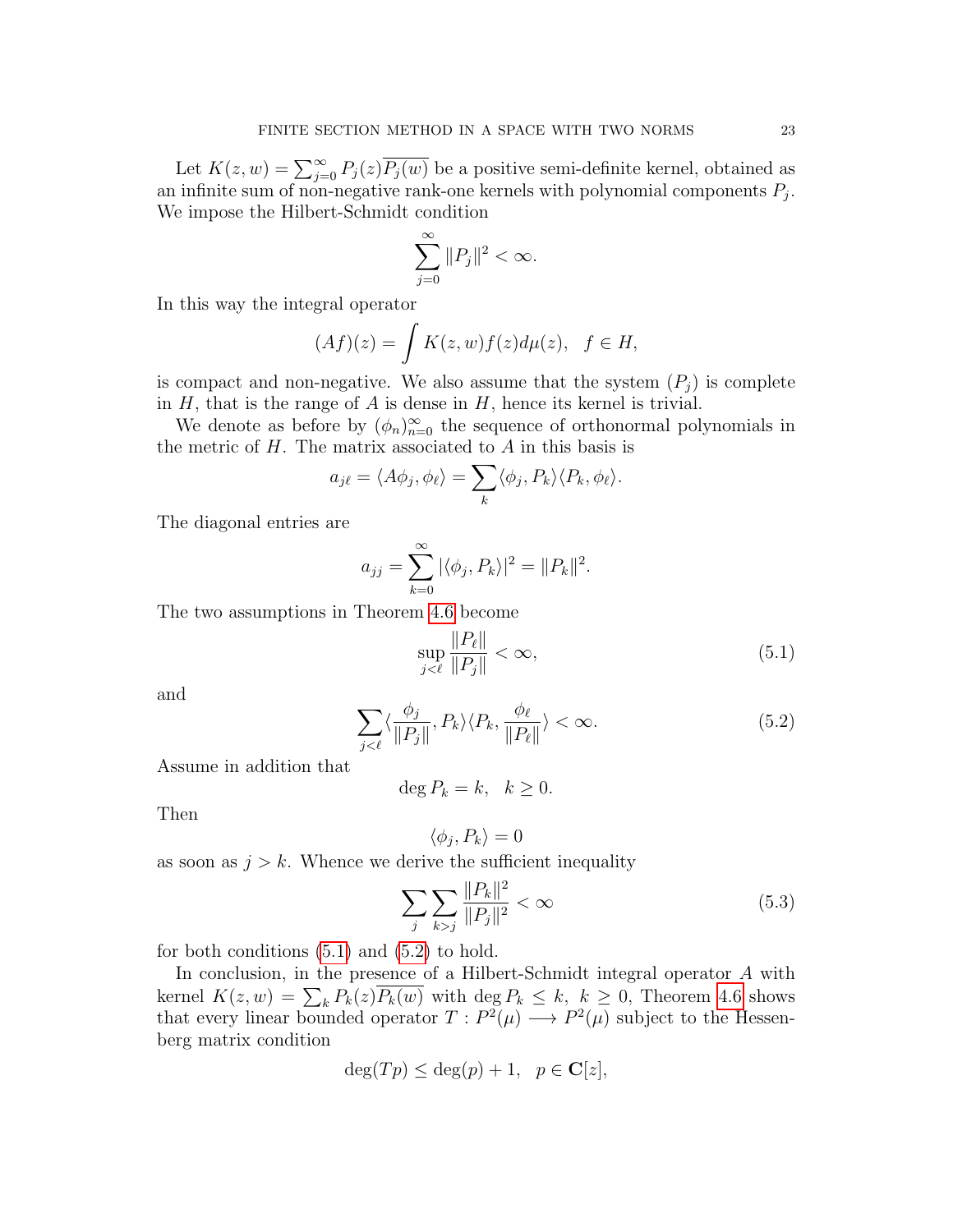has asymptotically equivalent finite central truncations in the original norm and with respect to the A-norm, provided the series  $(5.3)$  converges.

5.5. Integral kernels. II (Continuous chains). From the extensive literature on Volterra type operators we extract an illustrative case. The ground Hilbert space H is  $L^2[0,\infty)$  with respect to Lebesgue measure. For every  $t \geq 0$  the space of functions in H with support contained in  $[0, t]$  is a closed subspace called  $H_t$ . The orthogonal projection onto  $H_t$  is denoted  $P_t$ . Let  $\gamma \in L^1[0,\infty)$  and consider the associated Wiener-Hopf operator:

$$
(Lf)(x) = f(x) + \int_0^x \gamma(x - t) f(t) dt, \quad f \in H.
$$

We know from Gelfand's theory that  $L$  is invertible on  $H$  if and only if its symbol does not vanish:

<span id="page-24-0"></span>
$$
1 + \int_0^\infty e^{i\xi t} \gamma(t) dt \neq 0, \quad \xi \in \mathbf{R}, \tag{5.4}
$$

see for instance Theorem XXX.2.6 in [\[7\]](#page-30-6). The triangular nature of  $L$  is also reflected by  $P_t L(I - P_t) = 0$ ,  $t \geq 0$ . Let  $\delta \in L^{\infty}[0, \infty)$  be a function which does not vanish almost everywhere, and define the multiplication operator

$$
(Df)(x) = |\delta(x)|^2 f(x), \quad f \in H.
$$

Under these conditions the linear operator  $A = LDL^*$  is bounded and positive, but possibly not invertible. Specifically, the A-norm is given in closed form by the expression:

$$
||f||_A^2 = \int_0^\infty |\delta(x)f(x) + \delta(x) \int_x^\infty \overline{\gamma}(t-x)f(t)dt|^2 dx.
$$

Let  $Q_t$  stand for the orthogonal projection of H onto  $H_t = L^2[0, t]$ , in the weaker, A-norm. In view of Lemma  $(3.2)$ , the map  $Q_t$  is bounded in the original norm, for all  $t \geq 0$ .

Given an arbitrary linear bounded operator  $T$  on  $H$  one defines the truncations on  $H_s$  as  $T_s = P_s T P_s$  and  $\tilde{T}_s = Q_s T Q_s$ . Under the non-vanishing symbol condition [\(5.4\)](#page-24-0) we derive from Lemma [3.1:](#page-5-0)

$$
||T_s - \tilde{T}_s|| \leq C \sup_{s \geq 0} ||P_sT(I - P_s)||,
$$

where the constant C depends only on the kernel  $\gamma$ .

5.6. Doubly orthogonal systems. An immediate consequence of our first computations is that a doubly orthogonal basis in the original metric and the weaker one will give identical finite central truncations for any operator. Under such a scenario the positive operator  $A \in \mathcal{L}(H)$  implementing the weak norm is diagonalized by this system of vectors. Obviously not every positive operator has pure point spectrum, hence can be diagonalized. Two relevant functional models for such a scenario are briefly recorded below.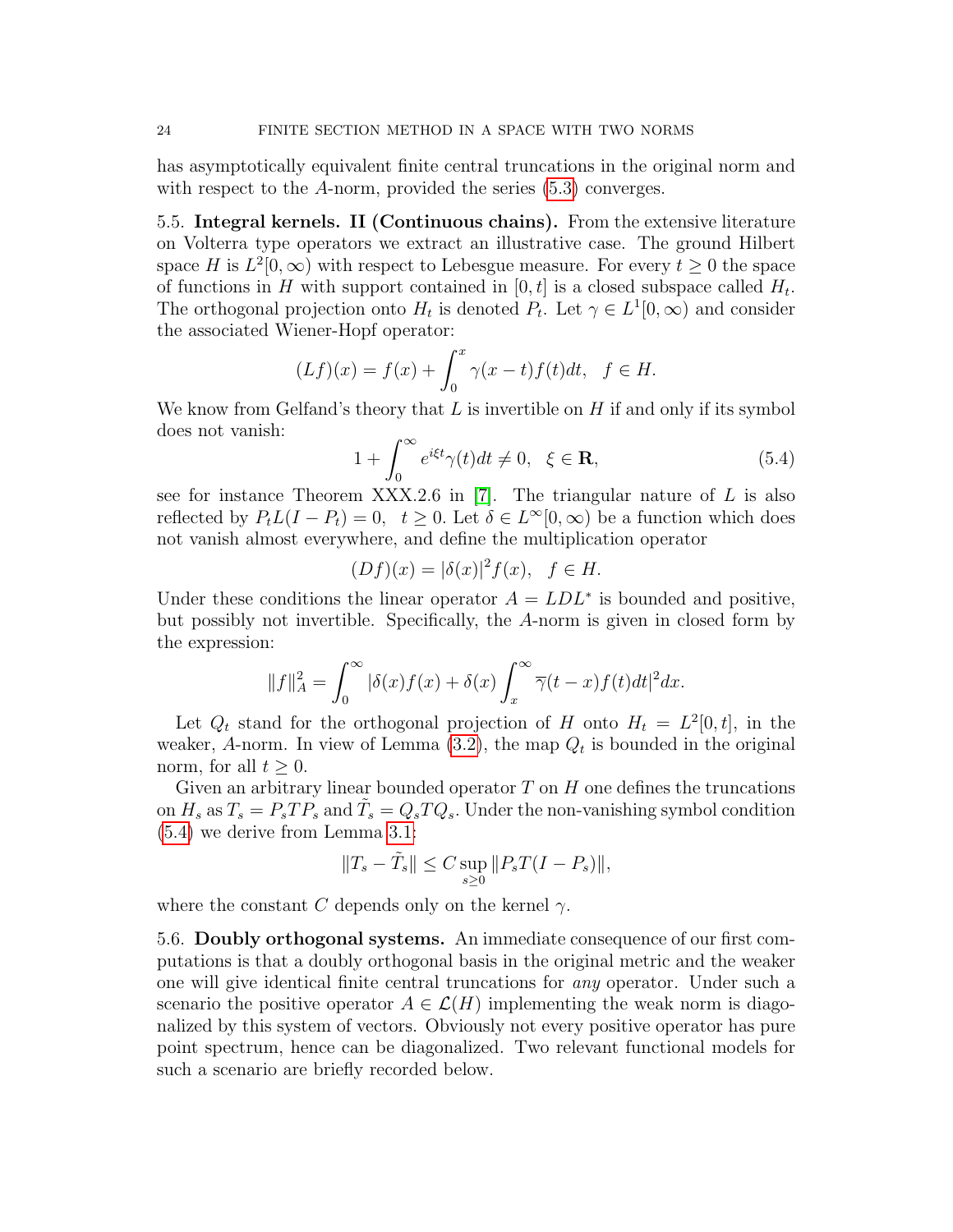5.6.1. Natural Hilbert spaces of potential theory. A classical framework involving simultaneous spectral analysis in two different Hilbert spaces is offered by potential theory. The note [\[13\]](#page-31-0) based on Krein's foundational work [\[14\]](#page-31-5) is a recent illustration for this theme. Rather than discussing spectral permanence in the presence of two norms, we indicate some possible applications of the present article to the rapidly growing field of spectral analysis of layer potentials, see [\[1\]](#page-30-0).

Let  $\Gamma$  be a closed surface in  $\mathbb{R}^d, d \geq 2$ , sufficiently regular (for instance of Lipschitz type). Two Hilbert spaces stand out in the study of Dirichlet's problem with data on  $\Gamma$  via layer potentials. First is the Lebesgue space  $L^2(\Gamma, d\sigma)$  with respect to area measure on Γ, and second is the energy space  $\mathfrak{H}$  consisting of pairs  $h = (h_i, h_e)$  of harmonic functions on  $\Omega_i$  (the interior of  $\Gamma$ ), respectively  $\Omega_e$  (the exterior of  $\Gamma$ ) possessing finite energy

$$
[h]^{2} = \int_{\Omega_{i}} |\nabla(h_{i})|^{2} dx + \int_{\Omega_{e}} |\nabla(h_{e})|^{2} dx < \infty.
$$

We denote by  $-E(x)$  the fundamental solution of Laplace operator:  $\Delta E = -\delta$ . The two norms are related by the single layer potential

$$
S_f(z) = \int_{\Gamma} E(z - y) f(y) d\sigma(y), \quad z \notin \Gamma, \ f \in L^2(\Gamma),
$$

and by the operator obtained by passing to boundary values on Γ:

$$
(Sf)(x) = \int_{\Gamma} E(x - y)f(y)d\sigma(y), \quad x \in \Gamma, \ f \in L^{2}(\Gamma).
$$

It turns out that the singularity appearing in the latter integral operator is removable and the result, modulo a scaling and exclusion of constant functions in dimension  $d = 2$ , is a positive compact operator  $S : L^2(\Gamma) \longrightarrow L^2(\Gamma)$ . The identity connecting the two norms is very simple

$$
[S_f]^2 = \langle Sf, f \rangle, \quad f \in L^2(\Gamma).
$$

In this way the continuous inclusion  $L^2(\Gamma) \subset \mathfrak{H}$  fits into the framework developed in the present article.

But it is the double layer potential

$$
D_f(z) = \int_{\Gamma} \frac{\partial}{\partial n_y} E(z - y) f(y) d\sigma(y)
$$

and its boundary induced operator historically responsible for the solvability of the Dirichlet problem. The latter is a compact perturbation of the identity only for smooth Γ, its essential spectrum being in the general case highly relevant for an array of applications, see for details [\[1\]](#page-30-0).

Since Galerkin approximation is ubiquitous in all numerical experiments, a conclusion of formula [\(3.1\)](#page-6-1) is in order.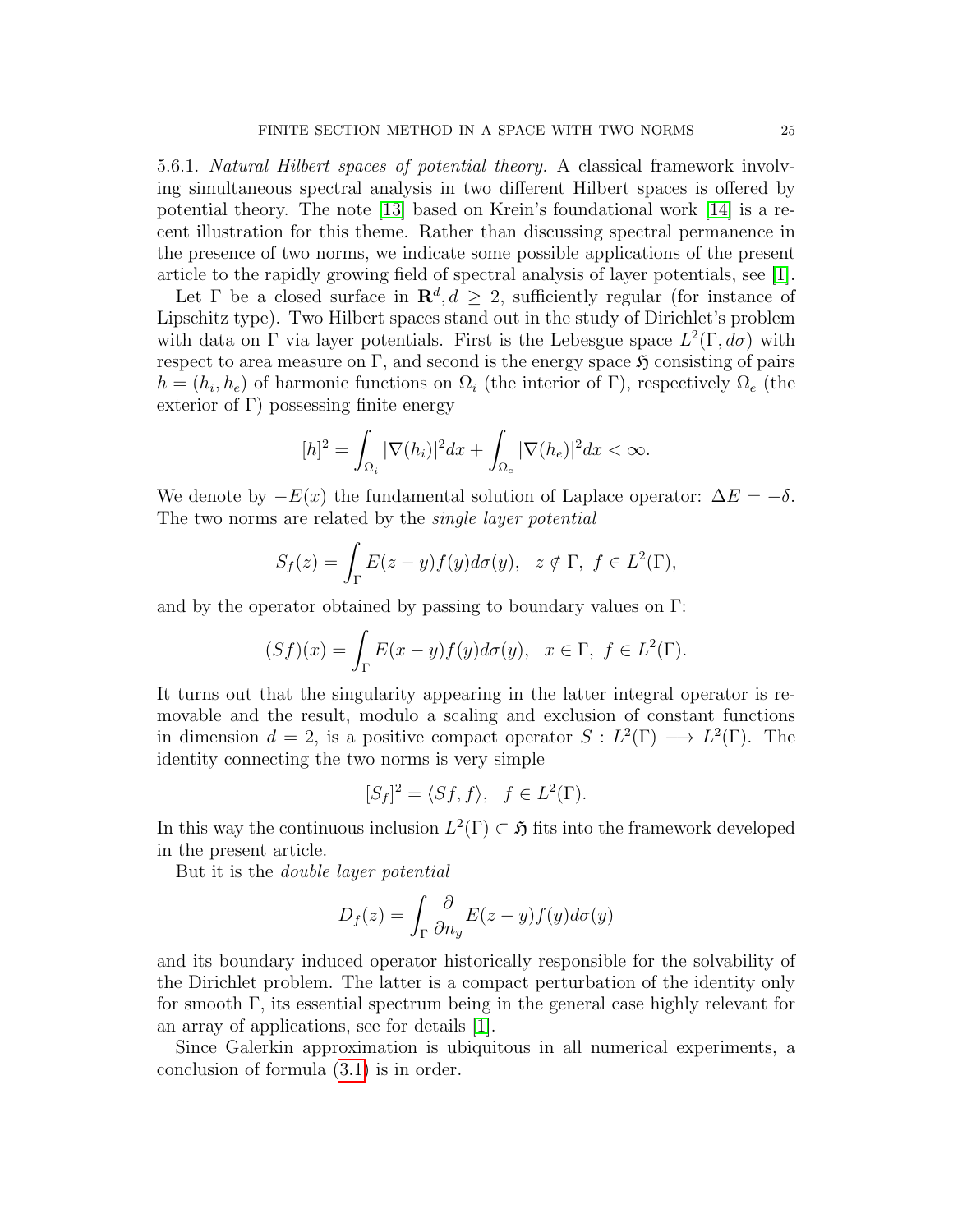**Lemma 5.2.** Let T be a linear bounded operator acting on  $L^2(\Gamma, d\sigma)$ , where  $\Gamma$  is a closed, Lipschitz surface in Euclidean space. The finite central truncations of T along the system of eigenvectors  $(\phi_j)_{j=0}^{\infty}$  of the single layer potential operator attached to  $\Gamma$  coincide in the  $L^2$ , respectively energy space norms.

<span id="page-26-1"></span>**Proposition 5.3.** Let  $(\phi_i)$  denote the doubly orthogonal system of functions in the spaces  $L^2(\Gamma)$  and  $\mathfrak{H}$ . Assume that  $K : \mathfrak{H} \longrightarrow L^2(\Gamma)$  is a compact operator with the property that  $I + K : L^2(\Gamma) \longrightarrow L^2(\Gamma)$  is invertible.

The two sequences of finite central truncations of a linear bounded operator  $T \in \mathcal{L}(L^2)$ , with respect to the chain of finite dimensional subspaces generated by the vectors  $(I + K)\phi_j$ ,  $j \geq 0$ , satisfy:

$$
\lim_{n} \|T_n - \tilde{T}_n\|_{\mathcal{L}(L^2, \mathfrak{H})} = 0.
$$

*Proof.* The opertator  $I + K$  is also invertible from  $\mathfrak{H}$  to  $\mathfrak{H}$ , as it is Fredholm of zero index and possesses dense range. Note also that that the restriction of K to  $L^2(\Gamma)$  is a compact operator from  $L^2(\Gamma)$  to itself. For consistency, we return to the standard notation of this article and denote the weaker norm by

$$
\langle x, y \rangle_{\mathfrak{H}} = \langle Ax, y \rangle_{2,\Gamma}, \quad x, y \in L^2(\Gamma).
$$

Denote  $R = I + K$  and let  $H_n$  denote the linear span of the vectors  $\phi_0, \phi_1, \ldots, \phi_{n-1}$ . We compute in closed form the orthogonal projection  $\hat{P}_n$  of  $L^2$  onto the finite dimensional subspace  $\hat{H}_n = RH_n$ :

$$
\hat{P}_n = R P_n (P_n R^* R P_n)^{-1} P_n R^*.
$$

Indeed,  $\hat{P}_n^* = \hat{P}_n = \hat{P}_n^2$  and the range of  $\hat{P}_n$  is  $\hat{H}_n$ . Since K is compact,  $\lim_{n}(P_nK - KP_n) = 0$  in the operator norm, hence

$$
\lim_{n} \|\hat{P}_n - P_n\| = \lim_{n} \|RP_n(P_n R^* R P_n)^{-1} P_n R^* - P_n R (R^* R)^{-1} R^* P_n\| =
$$
  

$$
\lim_{n} \|P_n (R (R^* R)^{-1} R^* - I) P_n\| = 0.
$$

We infer that for any bounded linear operator  $T \in \mathcal{L}(L^2)$  one has

$$
\lim_{n} \|P_n T P_n - \tilde{P}_n T \tilde{P}_n\| = 0.
$$

On the other hand, according to the Lemma, the orthogonal projections  $Q_n$ onto  $H_n$  in the  $\mathfrak{H}$ -norm coincide with  $P_n$ . By repeating the argument above, and using the fact that  $K \in \mathcal{L}(\mathfrak{H})$  is compact, we find that the orthogonal projections  $\hat{Q}_n$  onto  $RH_n$  satisfy in the  $\mathfrak H$  metric:

$$
\lim_{n} \|\hat{Q}_n - Q_n\|_{\mathcal{L}(\mathfrak{H})} = 0
$$

and a fortiori

<span id="page-26-0"></span>
$$
\lim_{n} \|\hat{Q}_n - Q_n\|_{\mathcal{L}(L^2, \mathfrak{H})} = 0.
$$
\n(5.5)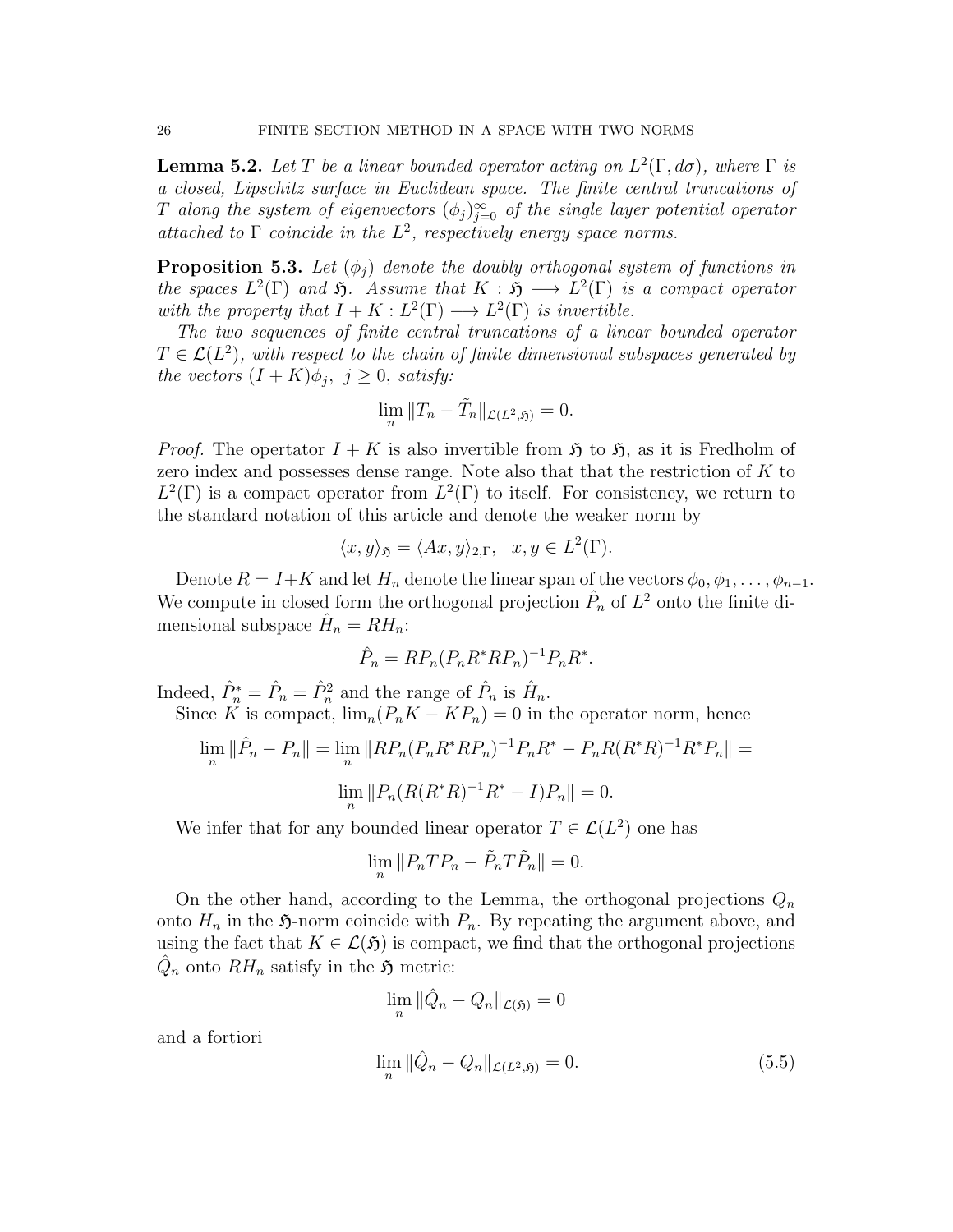For a given linear bounded transform  $T \in \mathcal{L}(L^2)$  we note the estimates:  $||(\hat{P}_n - \hat{Q}_n)T||_{\hat{H}_n}||_{\mathcal{L}(L^2, \mathfrak{H})} \leq ||A||^{1/2} ||(\hat{P}_n - P_n)T||_{\hat{H}_n}||_{\mathcal{L}(L^2)} + ||(Q_n - \hat{Q}_n)T||_{\hat{H}_n}||_{\mathcal{L}(L^2, \mathfrak{H})},$ whence

$$
\lim_{n} \| (\hat{P}_n - \hat{Q}_n) T |_{\hat{H}_n} \|_{\mathcal{L}(L^2, \mathfrak{H})} = 0,
$$

as desired.

We would like to offer a second proof of the asymptotic equivalence  $(5.5)$ , and for this we will enter into the structure of the compact operator  $K : \mathfrak{H} \longrightarrow L^2(\Gamma)$ . More precisely, the boundedness of  $K$  implies

$$
K = C\sqrt{A},
$$

where  $C \in \mathcal{L}(L^2)$ , while the compactness of K implies that C is compact as an endomorphism of  $L^2$ . Let us denote  $K^{\sharp}$  the adjoint with respect to the inner product of  $\mathfrak{H}$ . The identity

$$
\langle AKx,y\rangle = \langle Ax,K^{\sharp}y\rangle
$$

implies

$$
\sqrt{A}K^{\sharp} = C^*A.
$$

We claim that

$$
\lim_{n} \|\sqrt{A}(\tilde{Q}_n - Q_n)\|_{\mathcal{L}(L^2)} = 0
$$

which is the same as  $(5.5)$ . Indeed, notice first that the chain of projections  $P_n = Q_n$  commute with the positive operator A:

$$
P_n A = A P_n = P_n A P_n.
$$

The projection 
$$
\hat{Q}_n
$$
 has the closed form:

$$
\hat{Q}_n = R P_n [P_n R^{\sharp} R P_n]^{-1} P_n R^{\sharp},
$$

or

$$
\hat{Q}_n = (I + C\sqrt{A})P_n[P_n(I + K^{\sharp})(I + C\sqrt{A})P_n]^{-1}P_n(I + K^{\sharp}).
$$

Remark that

$$
\sqrt{A}(I + C\sqrt{A}) = (I + \sqrt{A}C)\sqrt{A},
$$

and

$$
\sqrt{A}_n P_n(I + K^{\sharp}) = P_n \sqrt{A}(I + K^{\sharp}) = P_n(I + C^* \sqrt{A}) \sqrt{A}.
$$

Consequently

$$
\sqrt{A}\hat{Q}_n = (I + \sqrt{A}C)P_n\sqrt{A}_n[\sqrt{A}_n[P_n(I + K^{\sharp})(I + C\sqrt{A})P_n]^{-1}\sqrt{A}_nP_n(I + K^{\sharp}) =
$$
  

$$
(I + \sqrt{A}C)P_n\sqrt{A}_n[(I + C^*\sqrt{A})(I + \sqrt{A}C)P_n\sqrt{A}_n]^{-1}P_n(I + C^*\sqrt{A})\sqrt{A} =
$$
  

$$
(I + \sqrt{A}C)P_n[(I + C^*\sqrt{A})(I + \sqrt{A}C)P_n]^{-1}P_n(I + C^*\sqrt{A})\sqrt{A}.
$$

 $\Box$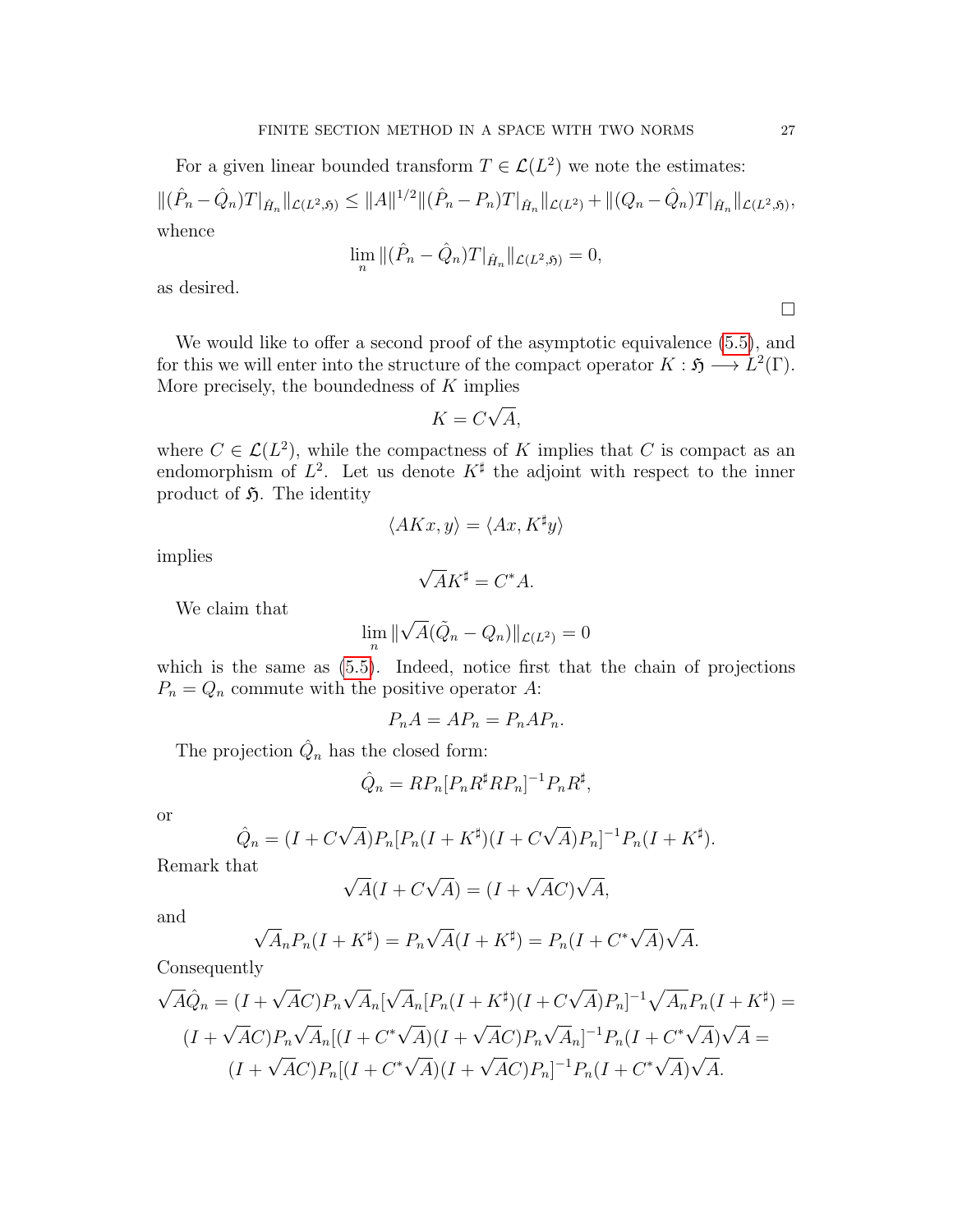Finally the compactness of C takes over and we find

$$
\lim_{n} \|\sqrt{A}(\hat{Q}_n - P_n)\|_{\mathcal{L}(L^2)} = 0.
$$

With the aid of the eigenfunctions  $\phi_j$  of the single layer potential operator S and its spectrum

$$
S\phi_j = \lambda_j \phi_j, \ \ j \ge 0,
$$

one can illustrate the corollary above by an explicit matrix condition. Quite specifically, assume for all  $j \geq 0$  that  $\|\phi_j\|_{2,\Gamma} = 1$ , so that  $\left(\frac{\phi_j}{\sqrt{N}}\right)$  $\frac{j}{\lambda_j}$ ) is an orthonormal basis of the energy space  $\mathfrak{H}$ . Let

$$
a_{jk} = \langle K\phi_j, \phi_k \rangle, \ \ j, k \ge 0,
$$

denote the matrix entries of a linear transformation  $K$ . If

$$
\sum_{j,k=0}^\infty \frac{|a_{jk}|^2}{\lambda_j} < \infty
$$

then the operator K is Hilbert-Schmid as a linear transformation from  $\mathfrak{H}$  to  $L^2$ .

A classical example of doubly orthogonal system in  $L^2(\Gamma)$  and energy space  $\mathfrak H$  is offered by the unit sphere  $\Gamma = S^{d-1}$  in  $\mathbb{R}^d$ ,  $d \geq 3$ . Indeed, all spherical harmonics  $h$  diagonalize the single layer potential operator:

$$
Sh = \frac{h}{2\deg h + d - 2}
$$

.

Of course the multiplicity of the eigenvalue  $\frac{1}{2 \deg h + d - 2}$  depends on the number of linearly independent spherical harmonic polynomials of a prescribed degree.

5.6.2. Analytic extension by series expansion. A similar scenario for doubly orthogonal systems (this time of analytic functions) is offered by the so-called embedding or restriction operators. While this is a rich area of continuous research, closely related to sampling and interpolation of analytic functions, we choose a simple, yet representative, example.

Let  $\Omega$  be an open set in the complex plane and let  $\mu$  denote a positive measure compactly supported on  $\Omega$ , so that the restriction map from Bergman's space of square integral analytic function with respect to area measure

$$
R: L_a^2(\Omega) \longrightarrow L^2(\mu), \quad Rf = f|_{\text{supp}\mu},
$$

is well defined and continuous. Specifically that means that there is a positive constant C with the property

$$
||f||_{2,\mu} \le C ||f||_{2,\Omega}, \quad f \in L^2_a(\Omega).
$$

Moreover, Montel Theorem implies that the restriction operator  $R$  is compact and moreover the eigenvalues of the modulus  $R^*R$ , denoted  $(\lambda_n)$ , decay exponentially, see [\[12\]](#page-31-11) for the precise statement.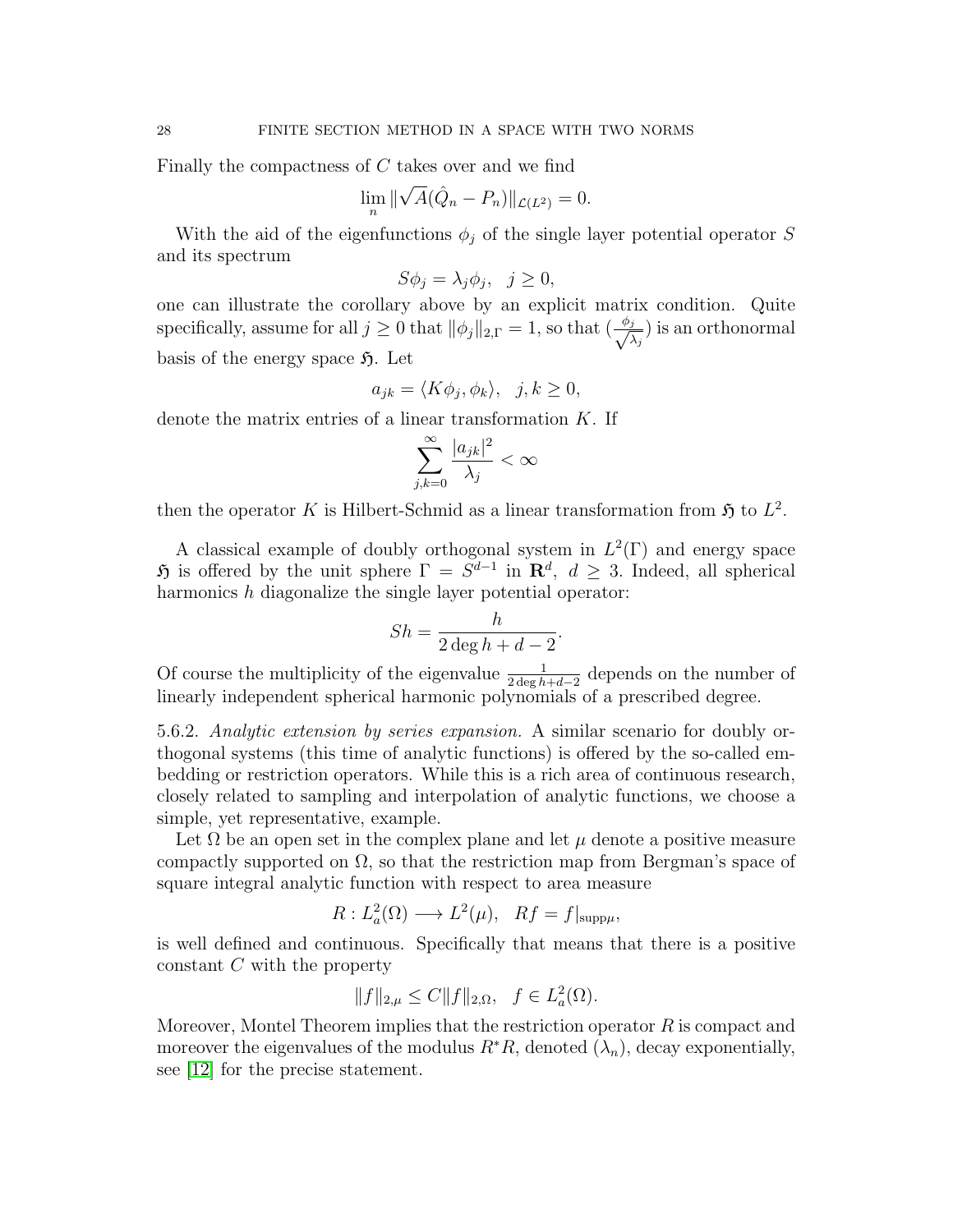Assume the support of the measure  $\mu$  infinite, so that R is also an injective map and let  $f_n \in L^2_a(\Omega)$  denote the orthonormal basis of Bergman space formed by the eigenvectors of the positive and compact operator  $A = R^*R$ :

$$
R^* R f_n = \lambda_n f_n, \quad n \ge 0.
$$

In other words

$$
\int_{\Omega} f_n \overline{g} dA = \frac{1}{\lambda_n} \int f_n \overline{g} d\mu, \quad n \ge 0, \ g \in L^2_a(\Omega).
$$

In particular we infer that  $\left(\frac{f_n}{\sqrt{\lambda}}\right)$  $\frac{n}{\lambda_n}$ ) is an orthonormal basis of a closed subspace of  $L^2(\mu)$ . We adopt the ad-hoc and ambiguous notations  $L^2_a(\mu)$  rather than  $L^2_a(\mu,\Omega)$ , for this subspace of  $L^2(\mu)$ , the closure of the range of R. One immediate and remarkable consequence of these elementary observations is the characterization of all elements of  $L^2(\mu)$  which analytically extend to  $\Omega$  and are square summable there: namely these are functions  $h \in L^2(\mu)$  satisfying

$$
h = \sum_{n=0}^{\infty} c_n \frac{f_n}{\sqrt{\lambda_n}},
$$

subject to the additional decay condition for the coefficients:

$$
\sum_{n=0}^{\infty} \frac{|c_n|^2}{\lambda_n} < \infty.
$$

This global analytic extension phenomenon, by means of more sophisticated sums than power series has far reaching consequences, see for instance [\[10\]](#page-31-8). For the topics of the present article two conclusions are in order.

To relate the above construct to our general setting, we deal in this case with the Bergman space  $L^2(\Omega)$  and the weaker norm of  $L^2(\mu)$  induced by the positive and compact operator  $A = R^*R$ . Let  $T \in \mathcal{L}(L^2(\Omega))$  be an arbitrary linear and bounded transformation of Bergman space. We can regard  $T: \mathcal{D} \subset L_2^2(\mu) \longrightarrow$  $L^2_a(\mu)$  as a densely defined operator, with closed graph, in the weaker norm. The first observation is that the double orthogonal system of functions  $(f_n)$  in  $L^2_a(\Omega)$ , respectively  $L^2(\mu)$  gives rise to identical finite central truncations of T with respect to the two norms. Exactly as the basis of monomials behave on concentric disks for Toeplitz or more general operators.

Second, we isolate a class of perturbations of the doubly orthogonal system of functions  $(f_n)$  which do not alter too much the finite central truncations of a given operator. The proof of Proposition [5.3](#page-26-1) applies line by line with the following result.

**Proposition 5.4.** Let  $\Omega$  be a planar domain and  $\mu$  a positive measure compactly supported by an infinite subset of  $\Omega$ . Denote by  $(f_n)$  the system of doubly orthogonal functions, in Bergman space  $L^2_a(\Omega)$  and  $L^2(\mu)$ . Let  $K \in \mathcal{L}(L^2(\mu), L^2_a(\Omega))$  be a compact operator so that  $I + K$  is invertible on Bergman space. Denote  $g_n =$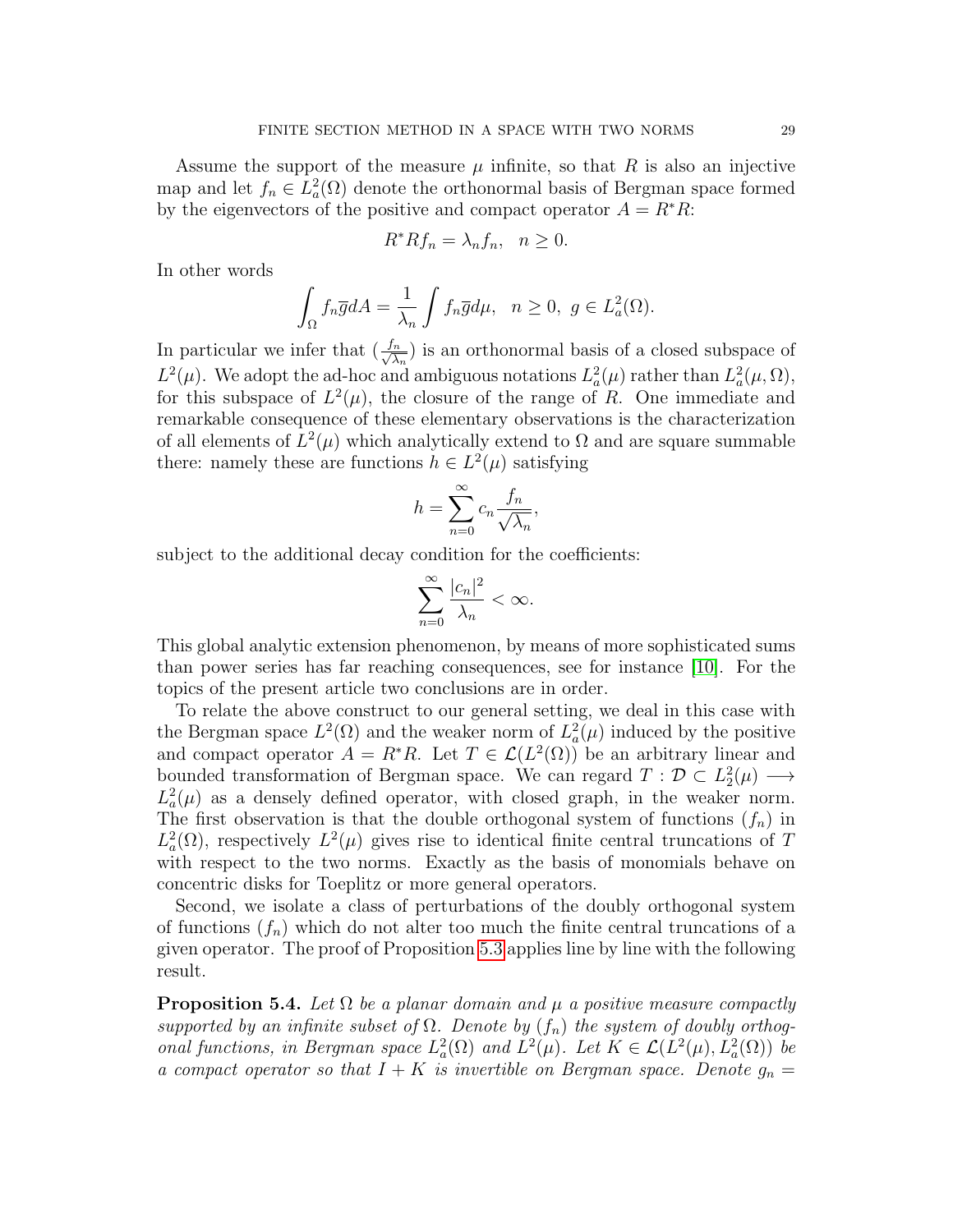$f_n+Kf_n$ ,  $n\geq 0$ . For every linear bounded transformation  $T\in\mathcal{L}(L^2_a(\Omega))$  the finite central truncations  $T_n, \tilde{T}_n$  along the subspaces generated by  $\{g_0, g_1, ..., g_{n-1}\}, n \geq$ 1, in the Bergman space norm and respectively the weak norm  $L^2(\mu)$  satisfy:

$$
\lim_{n} \|T_{n} - \tilde{T}_{n}\|_{\mathcal{L}(L^{2}(\mu), L^{2}_{a}(\Omega))} = 0.
$$

The conclusion of the proposition becomes effective for a linear operator T which is bounded from  $L^2(\mu)$  to  $L^2(\Omega)$ . Indeed, in this case there exists a positive constant M with the property:

$$
||Tf||_{2,\Omega} \le M||f||_{2,\mu}, \quad f \in L^2(\mu).
$$

Within the notation of the proof of Proposition [5.3:](#page-26-1)

$$
\|\sqrt{A}(\hat{Q}_n - \hat{P}_n)Tg\|_{2,\Omega} \le M\|\sqrt{A}(\hat{Q}_n - \hat{P}_n)\|_{\mathcal{L}(L^2_a(\Omega))}\|\sqrt{A}g\|_{2,\Omega}, \quad g \in \hat{H}_n,
$$

hence

$$
\lim_{n} \|T_n - \tilde{T}_n\|_{\mathcal{L}(L^2(\mu))} = 0,
$$

with the counting measure asymptotics consequences we outlined at the beginning of this article. Of course this is no surprise as the above "regularizing" assumption turns T into a compact operator on  $L^2(\mu)$ . However, the proof of Proposition [5.3](#page-26-1) uses only the assumption  $AP_n = P_nA = P_nAP_n$ ,  $n \ge 1$ , and this scenario covers way more general situations. We do not expand here the details.

A classical example of double orthogonality is provided by an ellipse and the A classical example of double orthogonality is provided by an ellipse and the measure  $\sqrt{1-x^2}dx$  supported on the interval between the two foci, located at  $\pm 1$ . In this situation Chebyshev polynomials of the second kind  $(U_n)_{n=0}^{\infty}$  are doubly orthogonal, see for instance [\[10\]](#page-31-8). Note that all confocal ellipses possess the same system of simultaneous orthogonal polynomials. A converse was proved by Szegö and Walsh, see  $|10|$ .

#### **REFERENCES**

- <span id="page-30-0"></span>[1] H. Ammari, H. Kang, H. Lee, Layer Potential Techniques in Spectral Analysis. Mathematical Surveys and Monographs, Volume 153, American Mathematical Society, Providence, 2009.
- <span id="page-30-2"></span>[2] W. Arveson,  $C^*$ -algebras and numerical linear algebra, J. Funct. Analysis  $122(1994)$ , 333-360.
- <span id="page-30-5"></span>[3] N. K. Bari, Biorthogonal systems and bases in a Hilbert space, Mosko. Gos. Univ. Ucen. Zap. 148, Matematika 4(1951), 69-107.
- <span id="page-30-3"></span>[4] N. Brown, *Quasi-Diagonality and The Finite Section Method*, Math. Comp. **76**(2007), 339-360.
- <span id="page-30-1"></span>[5] A. Bötcher, S. M. Grudsky, Spectral Properties of Banded Toeplitz Matrices, Soc. Industrial Appl. Math., Philadelphia, 2005.
- <span id="page-30-4"></span>[6] K. Davidson, Nest Algebras, Pitman Research Notes in Mathematical Sciences, vol. 191, Longman Scientific and Technical, Harlow, 1988.
- <span id="page-30-6"></span>[7] I. Gohberg, S. Goldberg, M.A. Kaashoeck, Classes of Linear Operators, vol. II, Operator Theory: Advances and Applications 63, Birkhäuser, Basel, 1993.